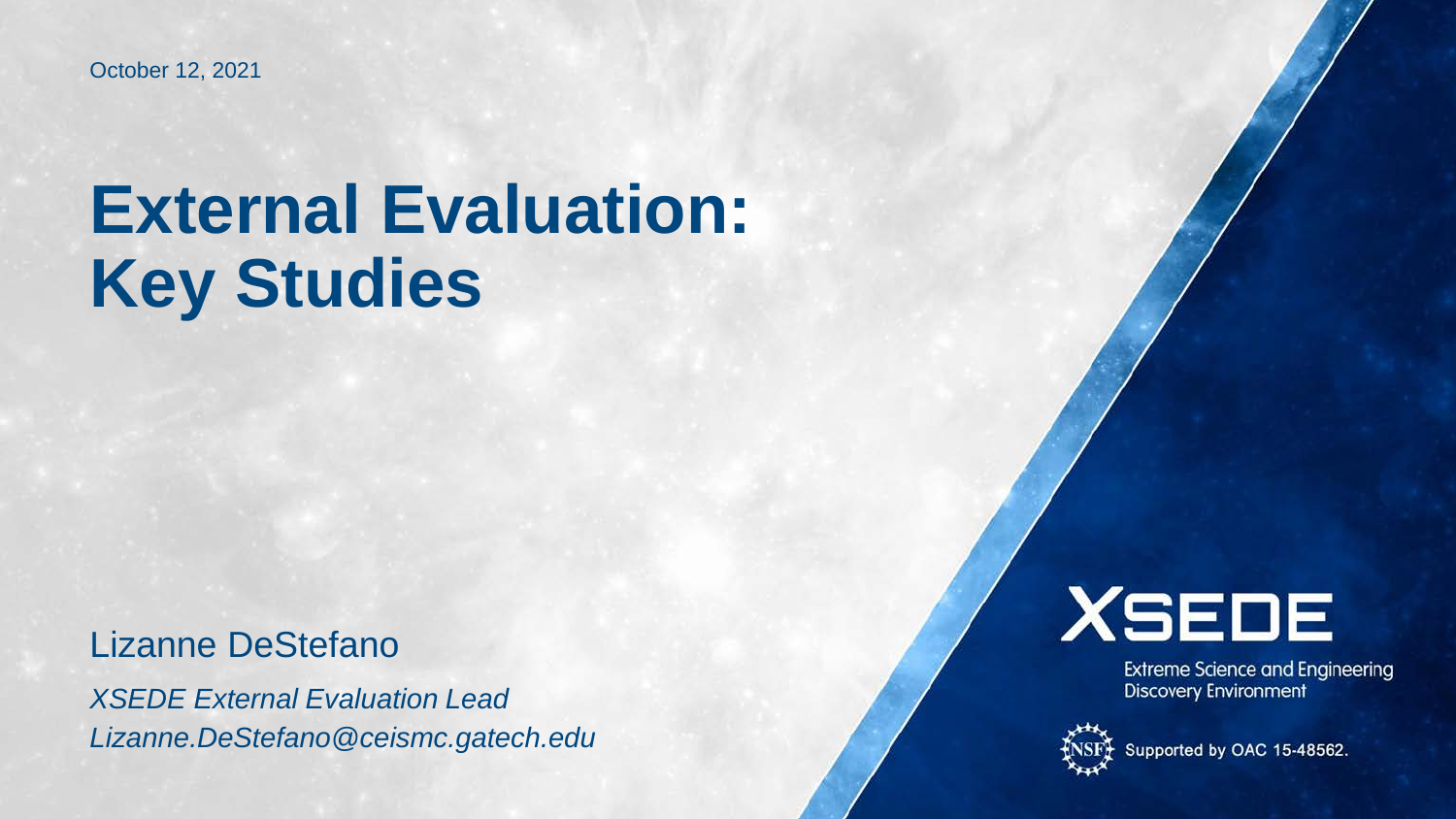# **Overview**

- Highlights from Key Studies
	- Annual XSEDE User Survey
	- Annual XSEDE Staff Climate Study

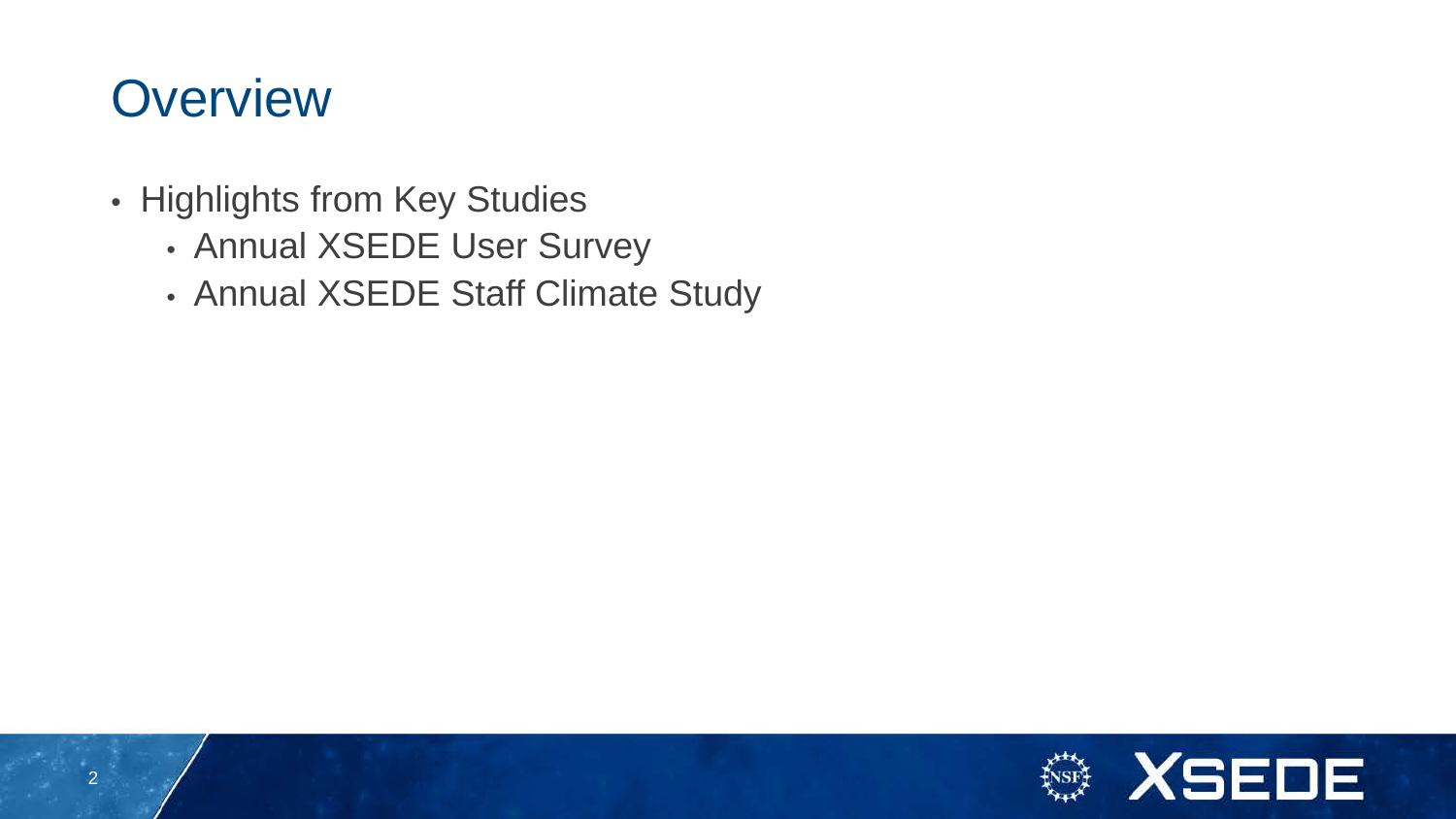# XSEDE Annual User Survey

Designed as a basic report card for leadership and project managers - a tool to gauge overall awareness of and satisfaction with a wide range of services among a broad range of users; other assessments and feedback mechanisms are deployed throughout the Project to augment these results.

- **Method**: Online survey to a random, stratified sample of 5,000 XSEDE users, plus a full census of Service Providers (67).
	- **Response Rate**: 19%
	- **Survey assesses:** General awareness and satisfaction of the broader population, as well as satisfaction with specialized services targeted to smaller, specific sub-populations.
- **Disaggregation** by user type (i.e., faculty, graduate students, post-docs, etc.), institution type (i.e., MSIs, EPSCoR state institutions, Associate's-degree-granting colleges, doctoral-granting institutions, etc.).
- **Broad dissemination** to all all areas of the project, as well as users, Campus Champions, etc; results inform several project-level KPIs.

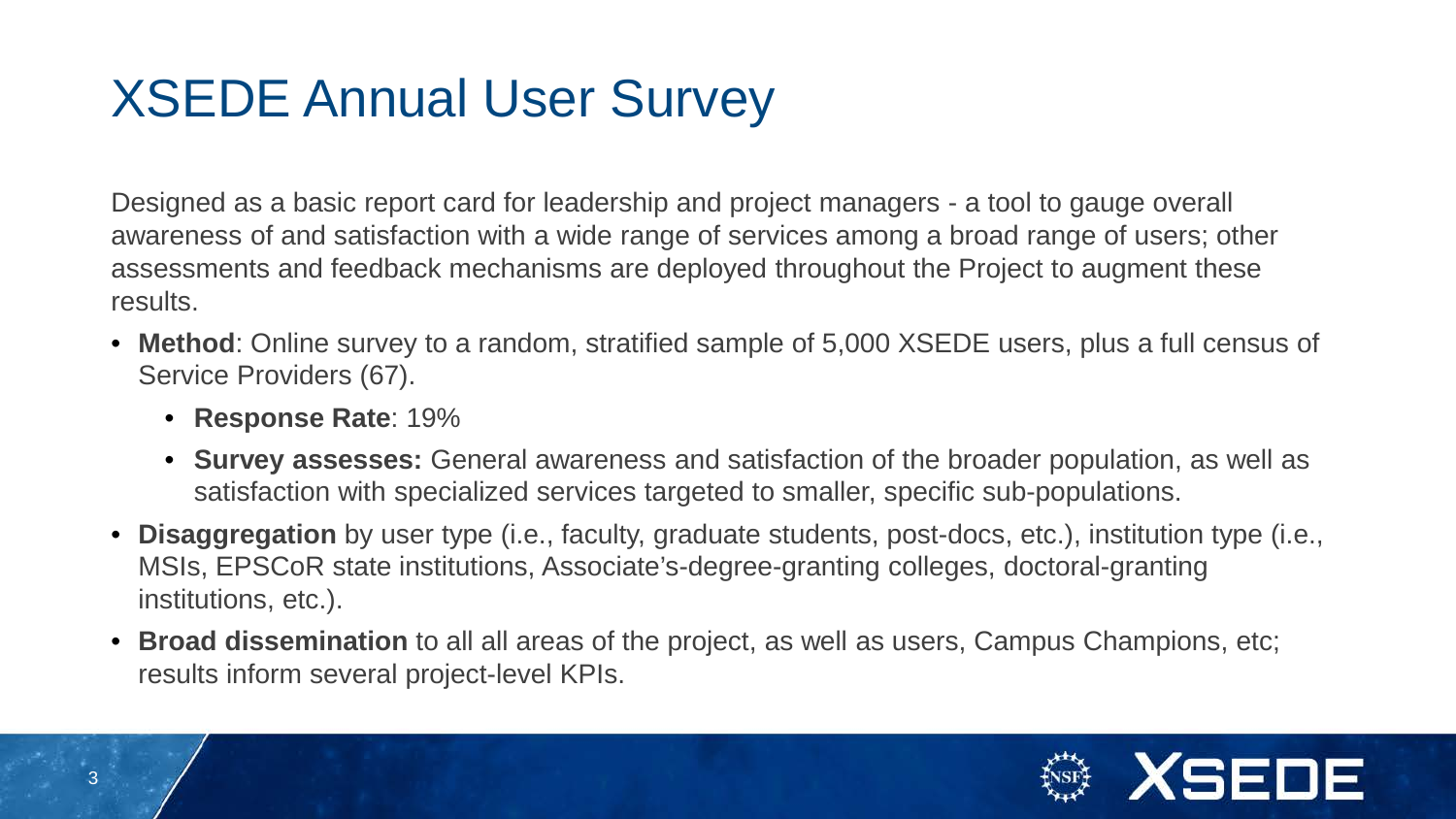# Population Overview

- Respondent profile is comparable to previous years
	- 33% faculty, 30% graduate students, 15% post-docs, and 6% university research staff
- Of respondents indicating they had used XSEDE resources, 31% had been using XSEDE resources for *less than one year*, 26% for *one to two years*, and 43% for *three or more years*
	- $\circ$  Distribution shows more new users (< two years experience) in 2021 than 2020: 49% -> 57% (+8%)
	- The percentage of experienced users (> three years) in 2021 is slightly lower than 2020: 46% -> 43% (-3%)
- 88% of respondents consider themselves to be at least *somewhat experienced* XSEDE users, ranking themselves at 3 or higher on a 5-point scale (where 1 is "not at all experienced" and 5 is "extremely experienced")
	- Slightly higher than 85% in 2020
- The most typical XSEDE user is likely to be a white/non-Hispanic, male, working at a researchfocused/doctoral-granting institution in the physics, biology, chemistry, engineering or computer science field

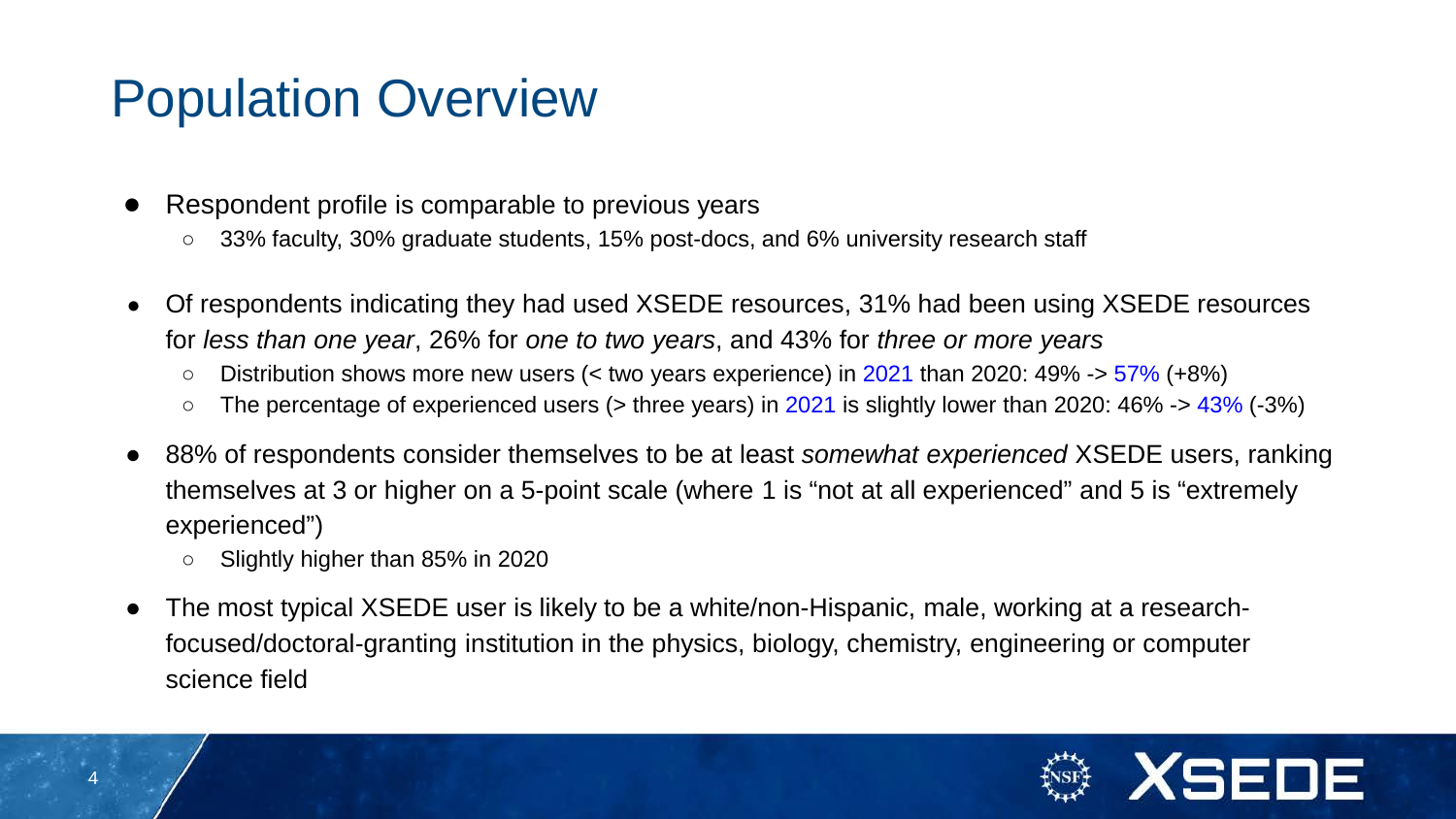# COVID-19: XSEDE Users

#### To date, how has the pandemic affected your use of resources and services allocated by, provided by, or accessed via the XSEDE cyberinfrastructure? (N=847)



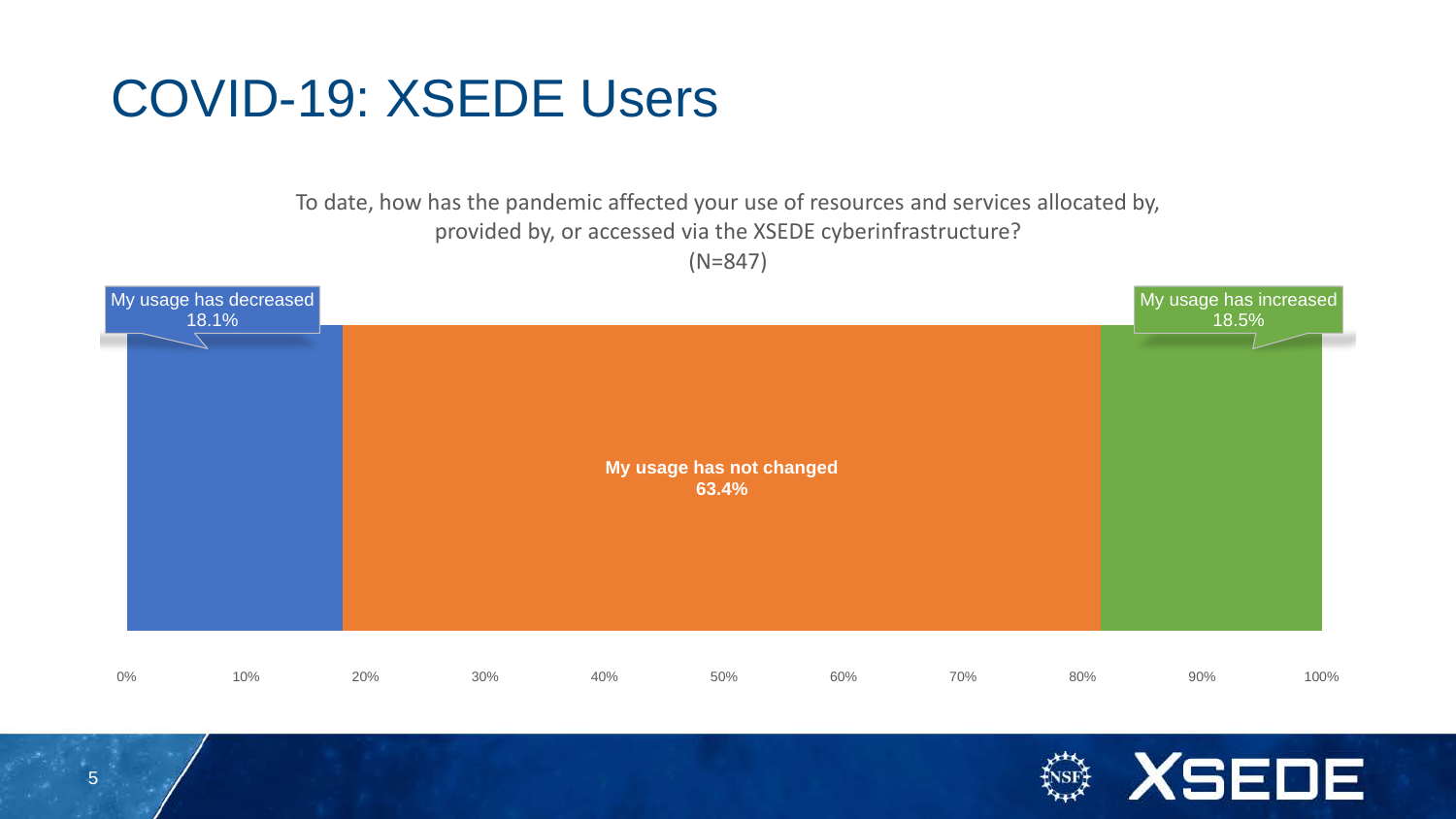# COVID-19: XSEDE Users

To what extent have your XSEDE allocations been affected? (N=786)



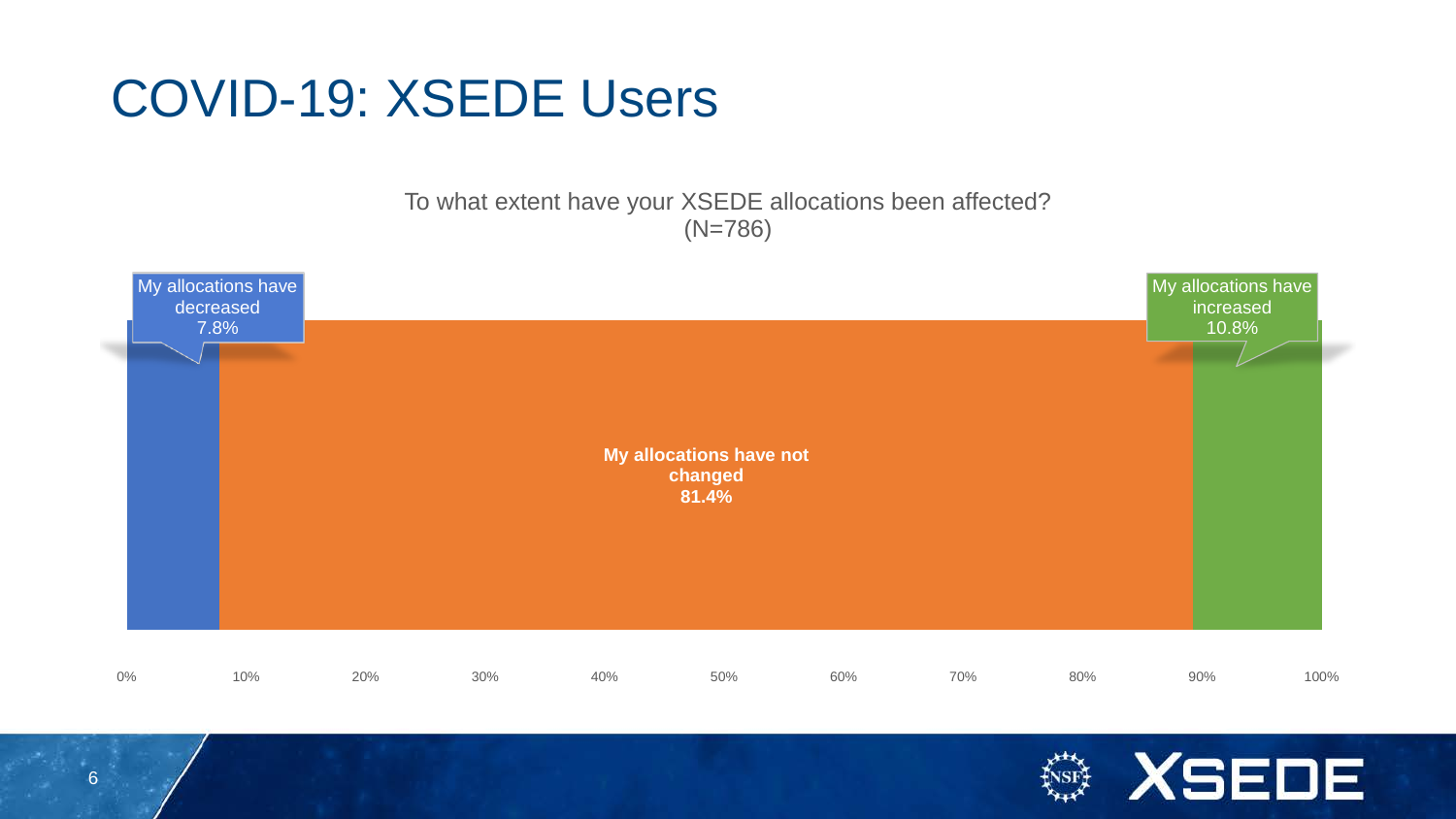# COVID-19: XSEDE Users

7

#### During the pandemic, have you perceived a change in the level of support that XSEDE has provided to you? (N=764)



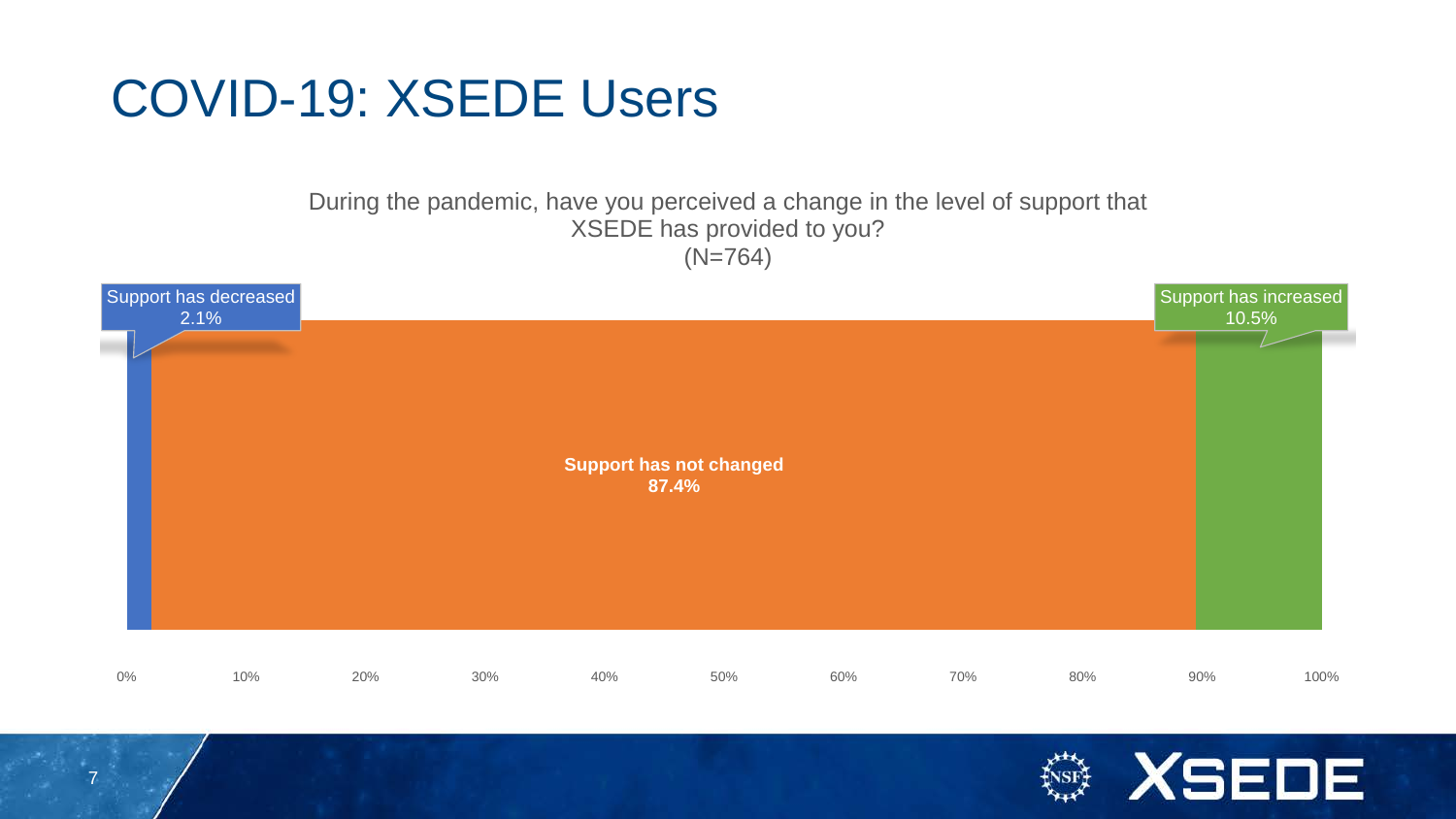# Key Findings

- **Aggregate awareness** is **3.64/5.00,** down from 3.81 in 2020.
	- Awareness always lags satisfaction, in part due to the large percentage of new users each year.
- **Overall satisfaction** with XSEDE services remains high: **4.36/5.00**, down slightly from the 2020 project high of 4.38.
- While satisfaction generally trended downward, decreases were generally modest, indicating the project is mature, stable, and consistently delivering a broad range of services at a high level.
- **Importance** of XSEDE remains high at **4.24/5.00** (Importance in 2020 was 4.21).
- Eighty-three (83) percent of respondents report the use of resources and services allocated by, provided by, or accessed via the XSEDE cyberinfrastructure environment are *important* or *essential* in conducting their research program.

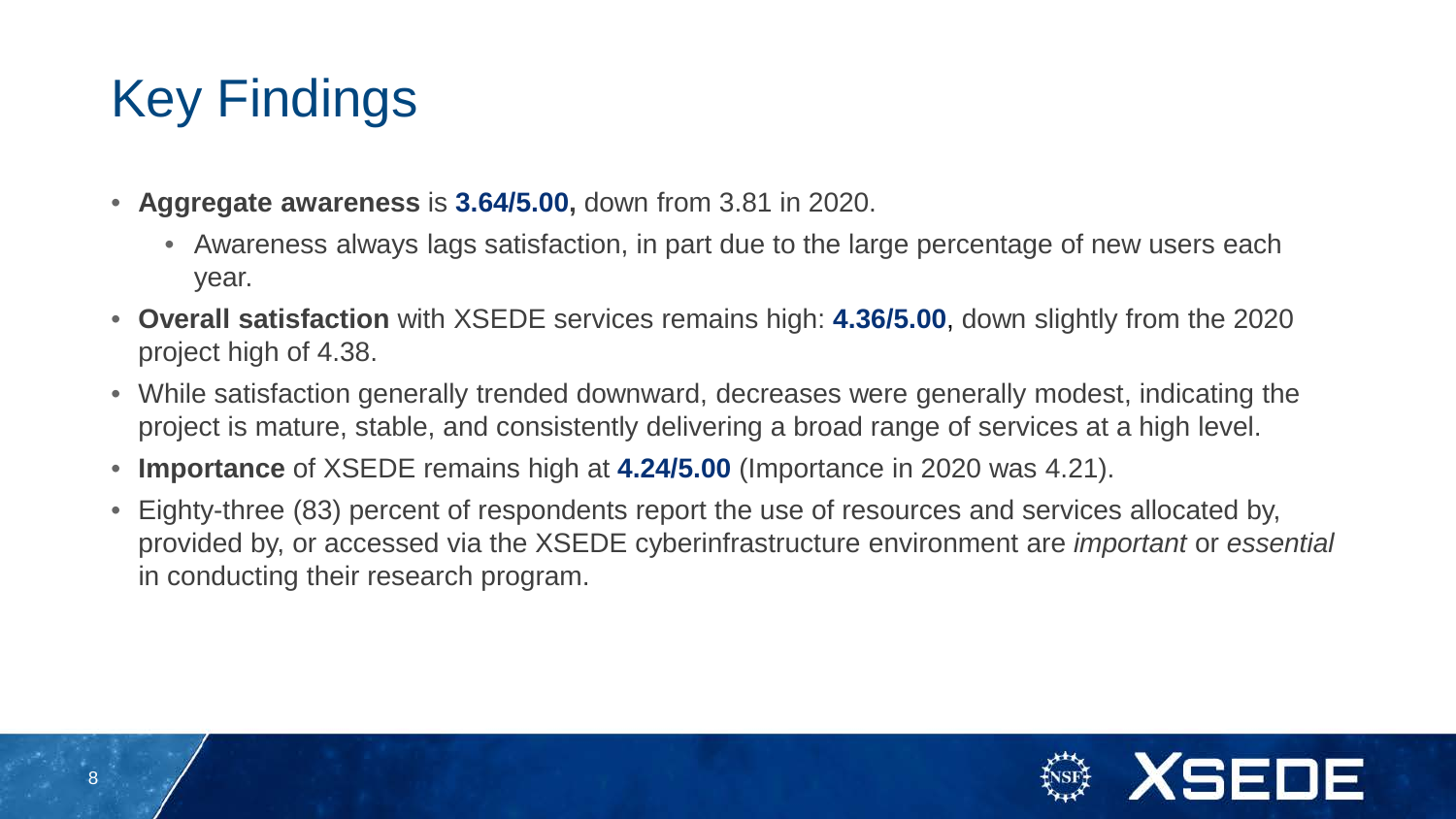# 2021 Annual User Survey Highlights - Awareness

● *Overall awareness* was down from 2020 in all but one area previously evaluated

- A slight increase in awareness was reported in:
	- $\circ$  Research software portal (2.67 -> 2.73, +2.5%)
- Greatest decreases in awareness were reported in:
	- Extended Collaborative Support Services (ECSS) (2.97 -> 2.64, -11.1%)
	- $\circ$  Campus Champion Program (3.10 -> 2.79, -10%)
	- $\circ$  XSEDE student programs and opportunities (3.06 -> 2.79, -8.7%)
	- $\circ$  Community engagement & enrichment opportunities (3.16 -> 2.89, -8.5%)
	- $\circ$  Cloud resources (2.97 -> 2.73, -8.1%)

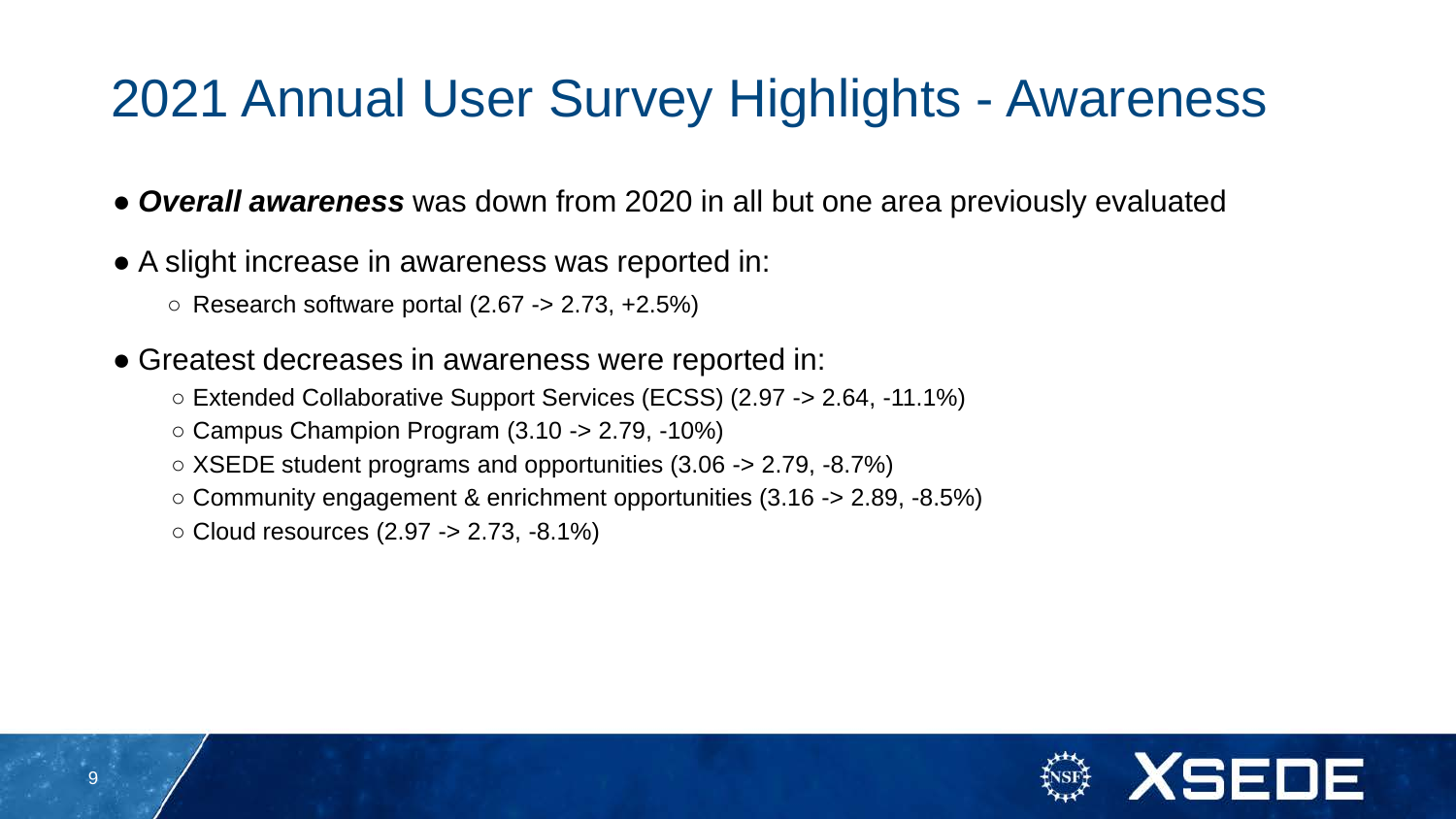# 2021 Annual User Survey Highlights – Satisfaction

- *Overall satisfaction* with XSEDE services remains high: 4.36 (down from 4.38 in 2020)
- As has been the case since the beginning of XSEDE, all areas evaluated were again *significantly* above 3.0 (on a 5.0 scale)
- While satisfaction generally trended downward, decreases were quite modest, indicating the project is very mature, stable, and consistently delivering a broad range of services at a high level
- Highest levels of satisfaction:
	- o Help Desk services (help@xsede.org): 4.42
	- o Support/consulting services response time: 4.35; effectiveness: 4.32; and availability: 4.32
	- o XSEDE User Portal: 4.26

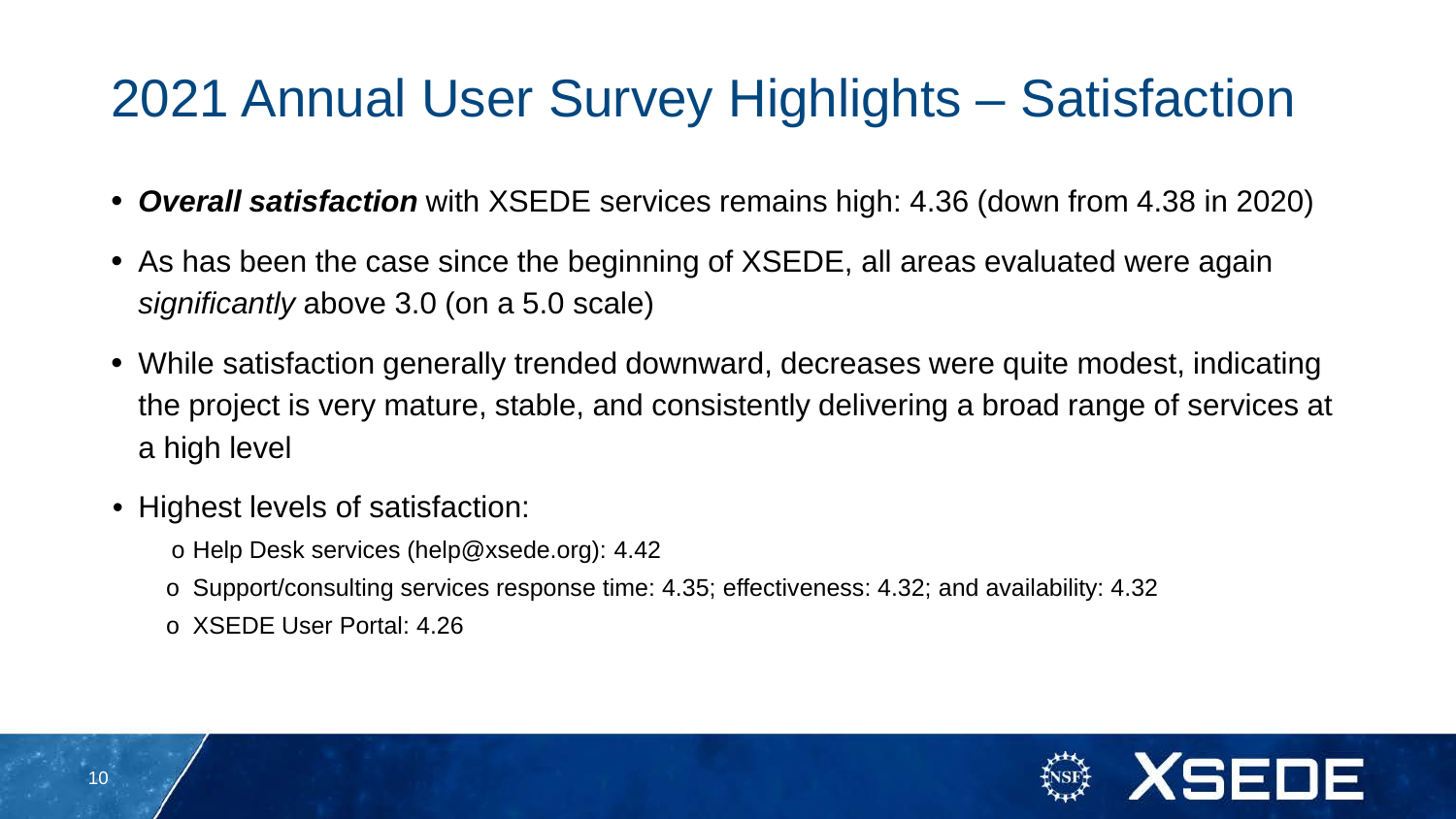# 2021 Annual User Survey Highlights – Importance

#### • *Importance* of XSEDE remains high, but dipped from its historical high of 4.43 to **4.24**

- o Project KPI: Sustain the Ecosystem/Operate an effective and productive virtual organization: 4.4
- o 46% of respondents report that the use of XSEDE-associated or -operated resources are *essential* in conducting their research program - down from 48% in 2020
- o Not surprising given where we are in the life of the project *as the project gets close to its scheduled end date, users begin to factor in other resources, look for alternatives with a longer life, etc.*

| Importance of resources and services allocated by, provided by, or accessed via the XSEDE cyberinfrastructure environment in conducting your |    |    |     |     |     |      |      |                   |              |  |  |  |
|----------------------------------------------------------------------------------------------------------------------------------------------|----|----|-----|-----|-----|------|------|-------------------|--------------|--|--|--|
| work. (1=Not important at all, 5=Extremely Important)                                                                                        |    |    |     |     |     |      |      |                   |              |  |  |  |
| Year                                                                                                                                         |    |    |     |     |     | N    | Mean | % of $N = 4$ or 5 | % of $N = 5$ |  |  |  |
| 2012                                                                                                                                         |    | 9  | 59  | 129 | 174 | 373  | 4.24 | 81%               | 47%          |  |  |  |
| 2013                                                                                                                                         | 10 | 17 | 124 | 276 | 352 | 779  | 4.21 | 81%               | 45%          |  |  |  |
| 2014                                                                                                                                         |    | 15 | 111 | 383 | 539 | 1053 | 4.36 | 88%               | 51%          |  |  |  |
| 2015                                                                                                                                         | 12 | 17 | 119 | 418 | 552 | 1118 | 4.32 | 87%               | 49%          |  |  |  |
| 2016                                                                                                                                         | 4  | 12 | 84  | 338 | 513 | 951  | 4.41 | 89%               | 54%          |  |  |  |
| 2017                                                                                                                                         |    | 30 | 89  | 235 | 576 | 937  | 4.43 | 87%               | 61%          |  |  |  |
| 2018                                                                                                                                         | 8  | 33 | 84  | 273 | 599 | 997  | 4.43 | 87%               | 60%          |  |  |  |
| 2019                                                                                                                                         |    | 43 | 122 | 264 | 412 | 848  | 4.22 | 80%               | 49%          |  |  |  |
| 2020                                                                                                                                         | д  | 46 | 99  | 257 | 369 | 775  | 4.21 | 81%               | 48%          |  |  |  |
| 2021                                                                                                                                         |    | 32 | 96  | 277 | 353 | 761  | 4.24 | 83%               | 46%          |  |  |  |

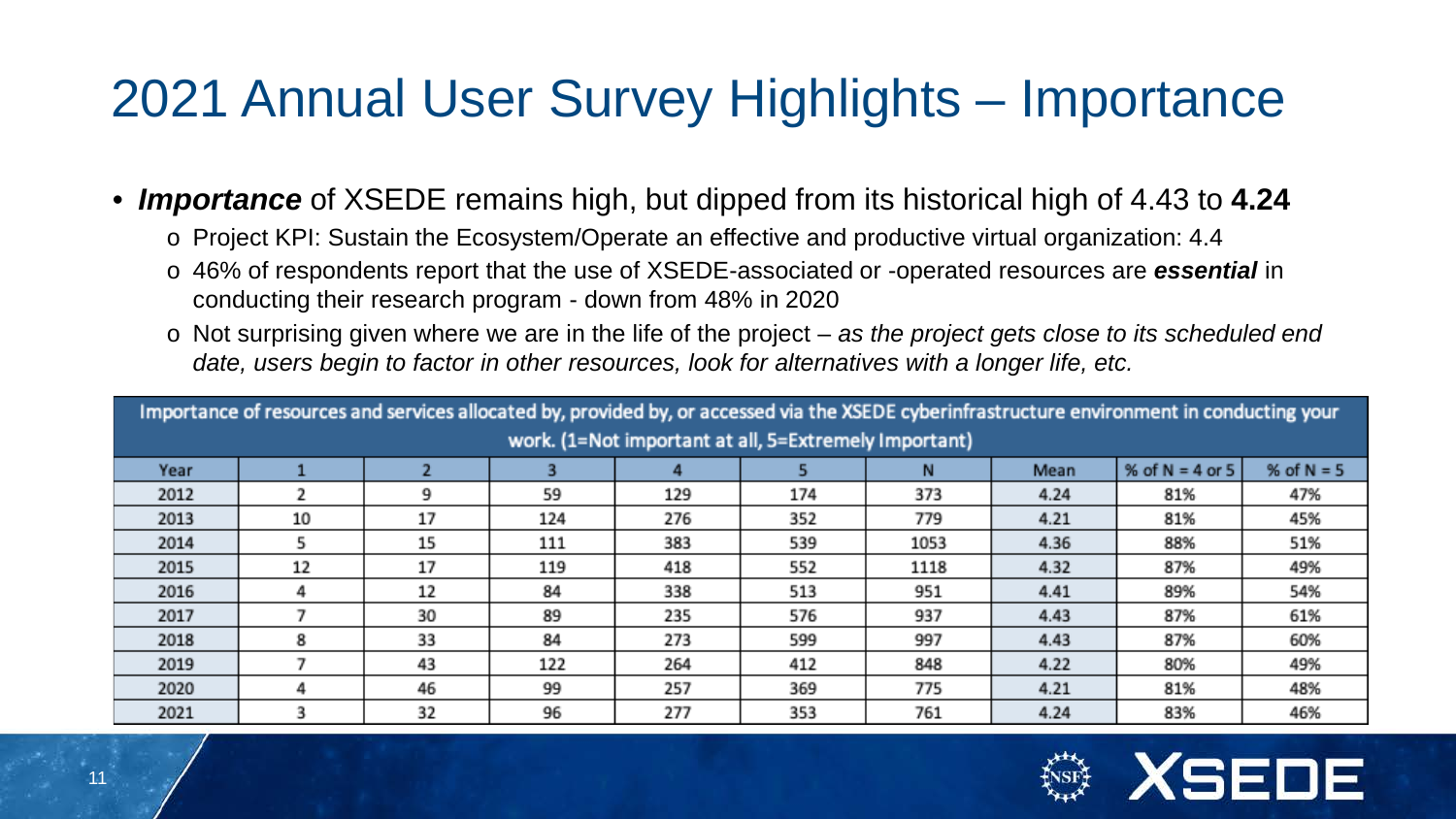# 2021 Aggregate Awareness

- 2021 Aggregate Awareness: 3.64 (down from 3.81 in 2020)
- Project KPI: Deepen and extend use/Raise awareness of the value of advanced digital services; Target: 3.7
	- o Items included in aggregate awareness calculation include **only items consistently evaluated each year**, including: Mission, Computational resources, Data storage services, Science Gateways, XUP, Data transfer services, Website, Training opportunities, Online technical documentation; Community Engagement and Enrichment opportunities (f.k.a., Education and Outreach opportunities); Help Desk services, and ECSS
	- o New and retiring items are excluded for an apples-to apples comparison

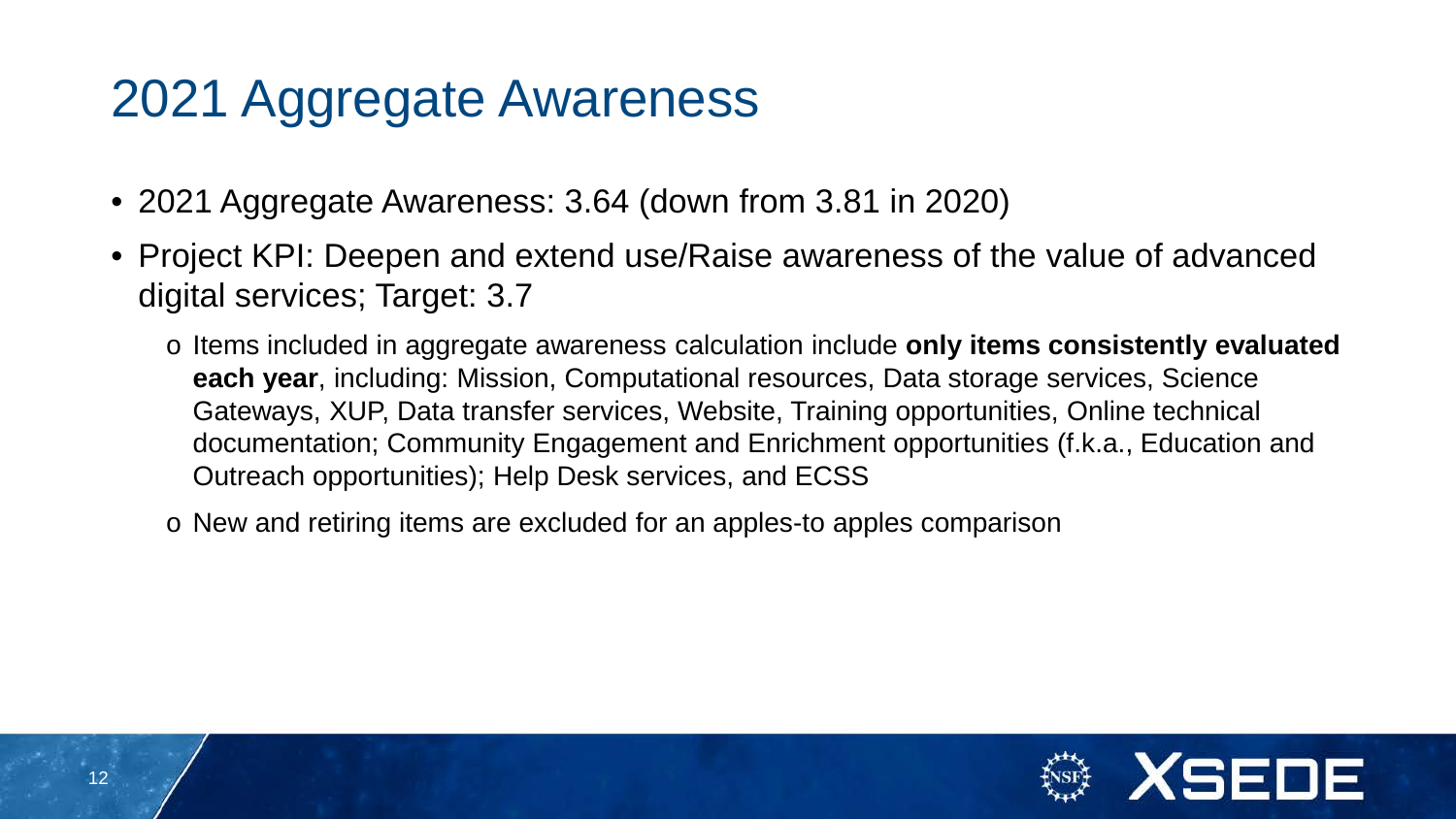## **Satisfaction**

Satisfaction with resources and services allocated by, provided by, or accessed via the XSEDE cyberinfrastructure environment in conducting your work. (1=Not satisfied at all, 5=Extremely satisfied)



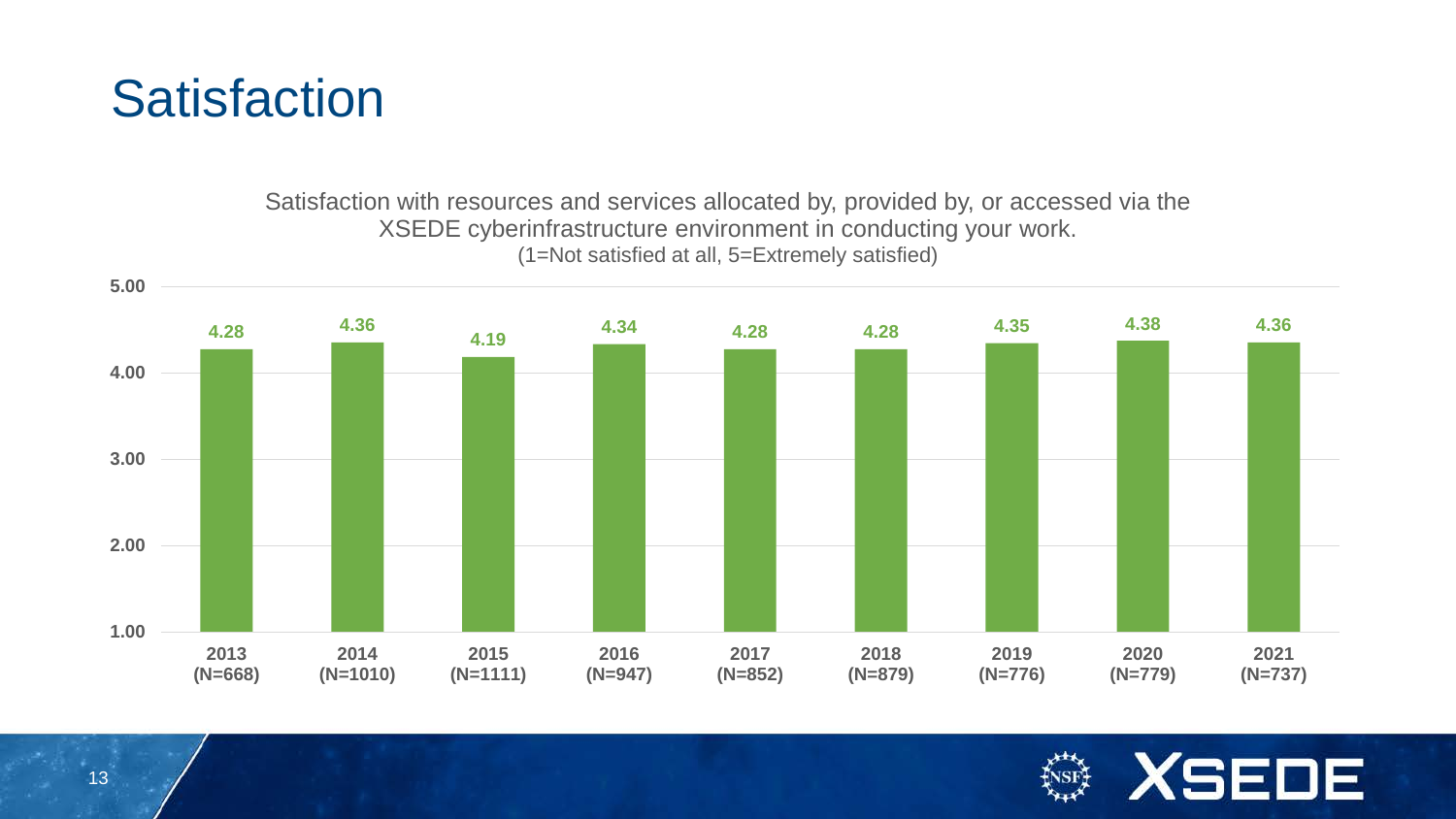

#### Importance of resources and services allocated by, provided by, or accessed via the XSEDE cyberinfrastructure environment in conducting your work. (1=Not important at all, 5=Extremely Important)



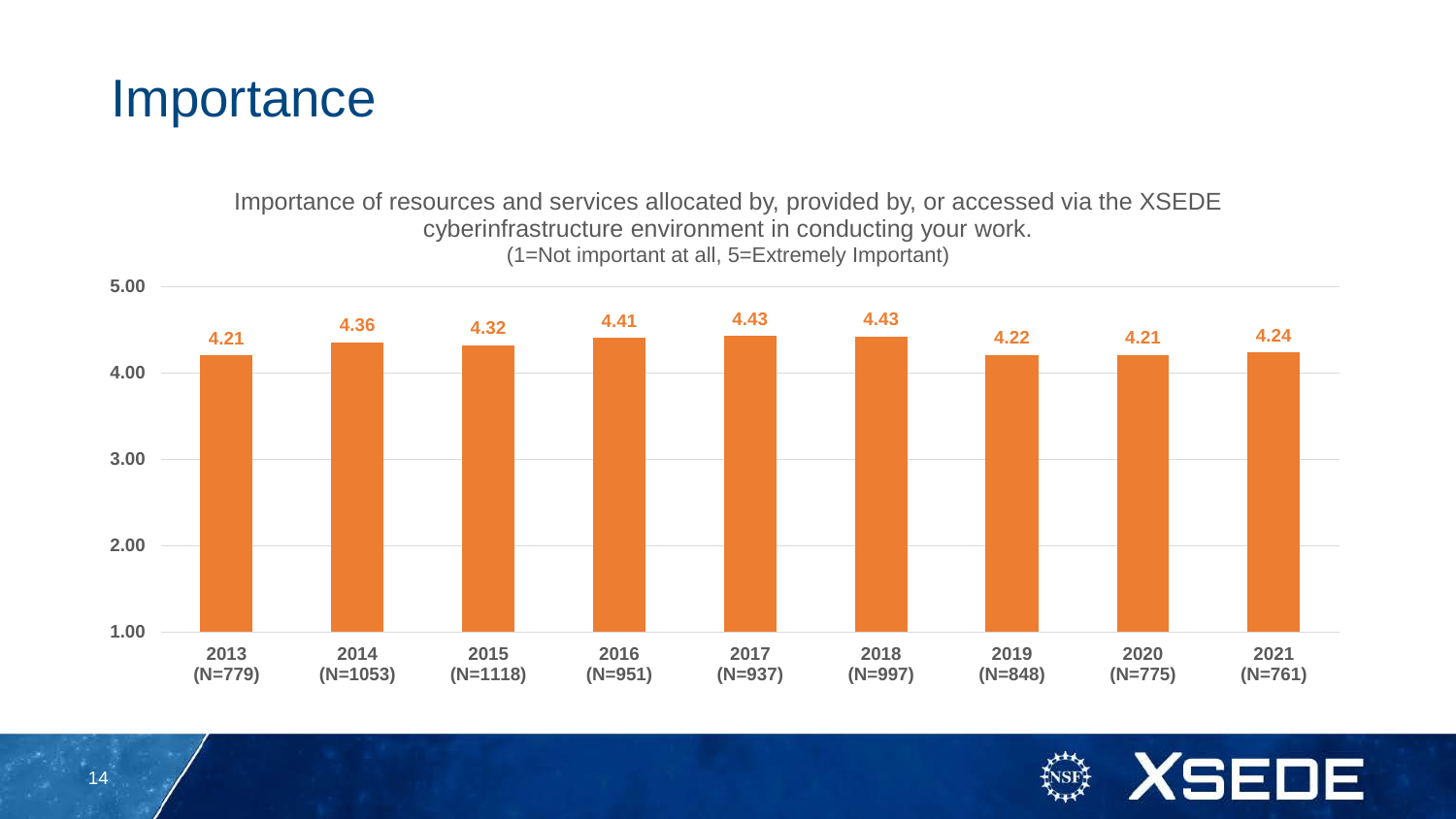#### How Would Your Work be Affected if XSEDE Did Not Exist?



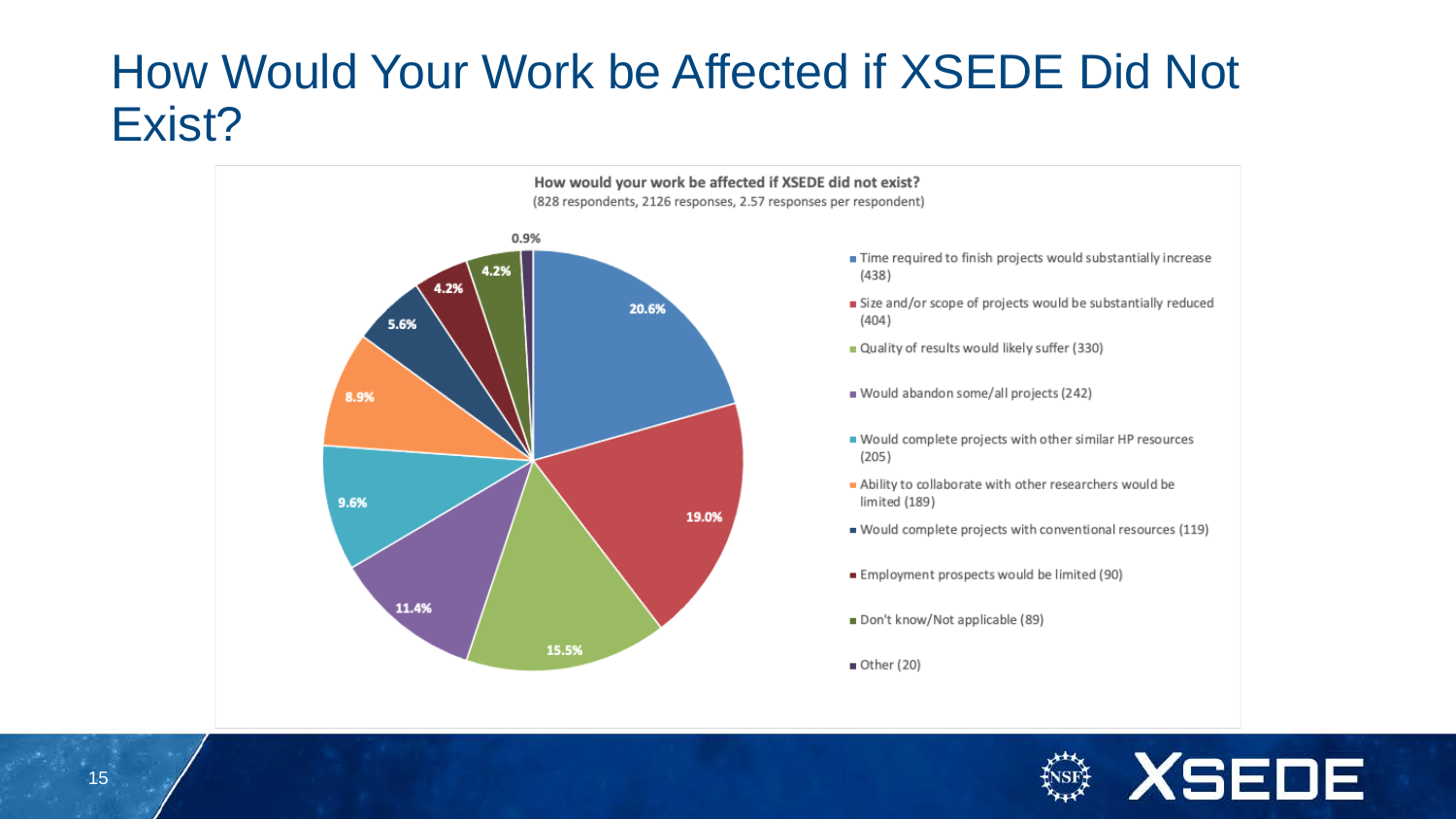# Products Produced



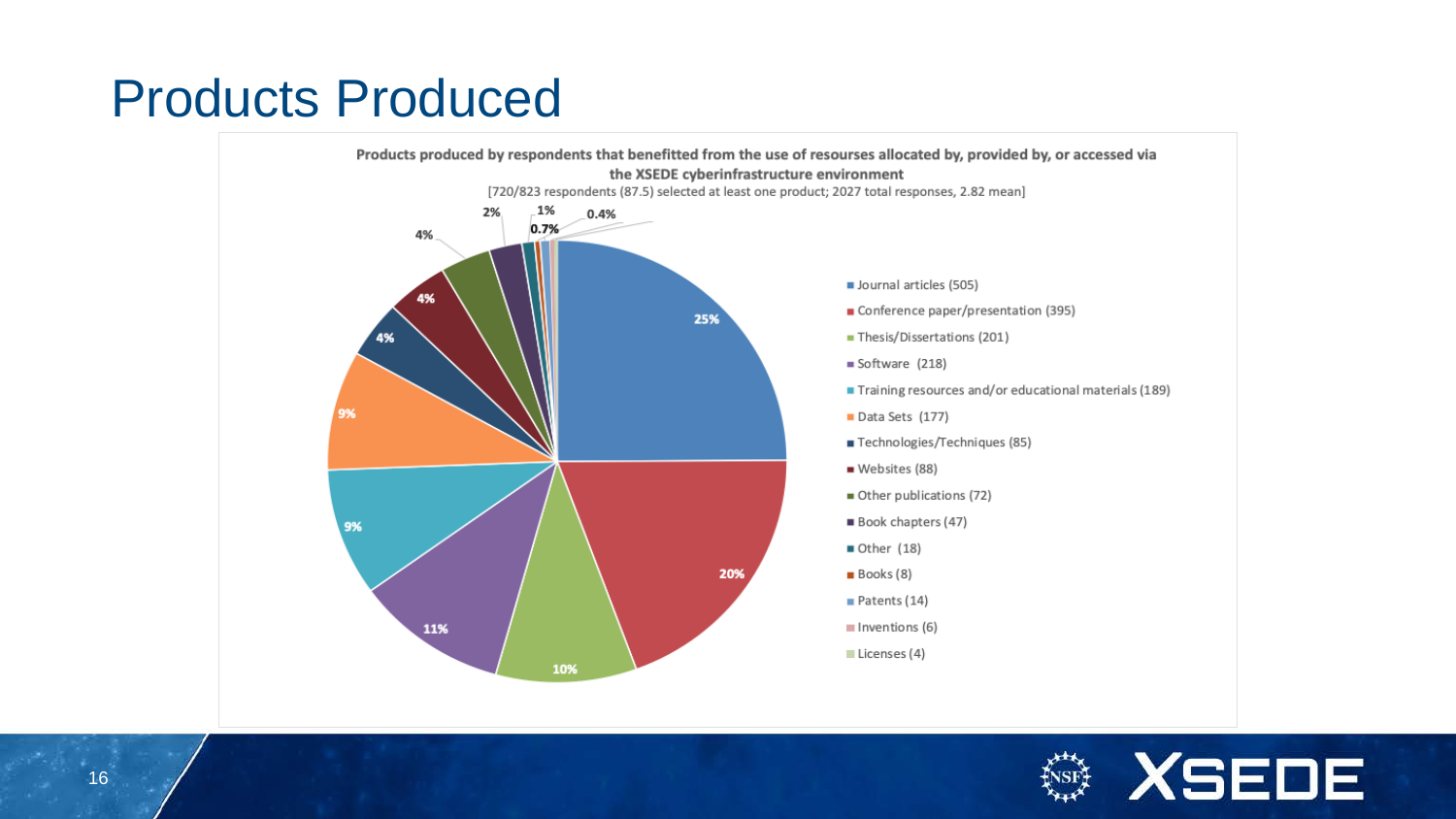# Mean Training Preference Trends, 2013–2021

- Training preferences have remained remarkably constant over the 2013–2021 period.
- As is the case in 2020, data consistently show preference for self-serve and "just-in-time" training options, i.e., web documentation and online, self-paced tutorials.

| Mean Training Preference - Year-to-Year Trend (2013-2021)                |                          |      |                              |                          |                          |                          |                          |      |      |                                         |  |
|--------------------------------------------------------------------------|--------------------------|------|------------------------------|--------------------------|--------------------------|--------------------------|--------------------------|------|------|-----------------------------------------|--|
|                                                                          | 2013                     | 2014 | 2015                         | 2016                     | 2017                     | 2018                     | 2019                     | 2020 | 2021 | Annual Trend (range:<br>3.39-4.41)      |  |
| XSEDE Web Documentation                                                  | 4.34                     | 4.38 | 4.38                         | 4.41                     | 4.32                     | 4.34                     | 4.39                     | 4.32 | 4.32 | provided a series of the company's con- |  |
| Live, In-Person Tutorials/Workshops                                      | 3.41                     | 3.43 | 3.39                         | 3.43                     | 3.54                     | 3.48                     | 3.49                     | 3.52 | 3.36 | ___                                     |  |
| Live online webinars (formerly Live online<br>tutorials/workshops)       | 3.70                     | 3.74 | 3.77                         | 3.85                     | 3.86                     | 3.81                     | 3.85                     | 3.87 | 3.94 |                                         |  |
| Self-Paced Online Tutorials                                              | 4.16                     | 4.20 | 4.24                         | 4.25                     | 4.14                     | 4.19                     | 4.20                     | 4.18 | 4.16 | the control of the control of           |  |
| Recordings of live webinars (with minimal<br>editing)                    | -                        | -    | $\qquad \qquad \blacksquare$ | $\overline{\phantom{0}}$ | 3.88                     | 3.93                     | 3.95                     | 4.03 | 3.99 |                                         |  |
| Monthly multi-cast workshops/tutorials<br>(with local moderator)         | -                        | -    | $\overline{\phantom{0}}$     | $\overline{\phantom{0}}$ | $\overline{\phantom{0}}$ | 3.59                     | 3.55                     | 3.73 | 3.66 |                                         |  |
| Monthly multi-cast workshops/tutorials<br>(on youtube.com/xsedetraining) | $\overline{\phantom{0}}$ | -    | $\overline{\phantom{0}}$     | -                        | -                        | $\overline{\phantom{0}}$ | $\overline{\phantom{0}}$ | 3.88 | 3.88 |                                         |  |

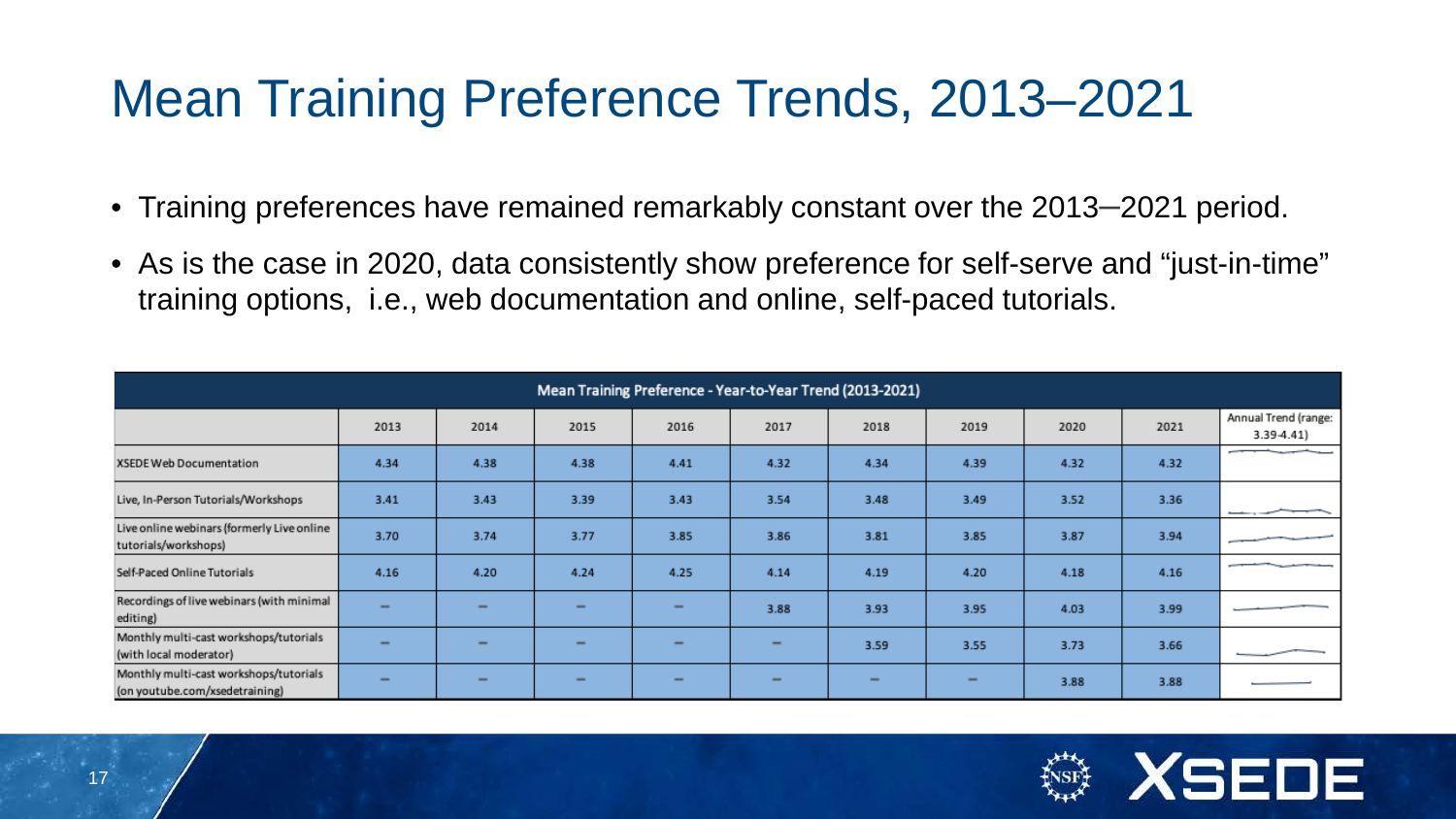## Satisfaction with XSEDE Software and Service **Components**

- Items evaluated in this section are much more granular and specific, and, in most cases, have many fewer respondents
	- o Two screener questions are used so that only users who have engaged in qualifying activities (e.g., ran batch jobs, used cloud resources, accessed resources via campus federated credentials, etc.) are presented with associated items for evaluation. Users and Service Providers see different activities.
- KPIs
	- o Aggregate mean rating of USER satisfaction with XCI software and technical services, capabilities and resources: **4.07** (Target: 4.0/5.0)
	- o Aggregate mean rating of SP satisfaction with XCI software and technical services, capabilities and resources: **4.43** (Target: 4.0/5.0)

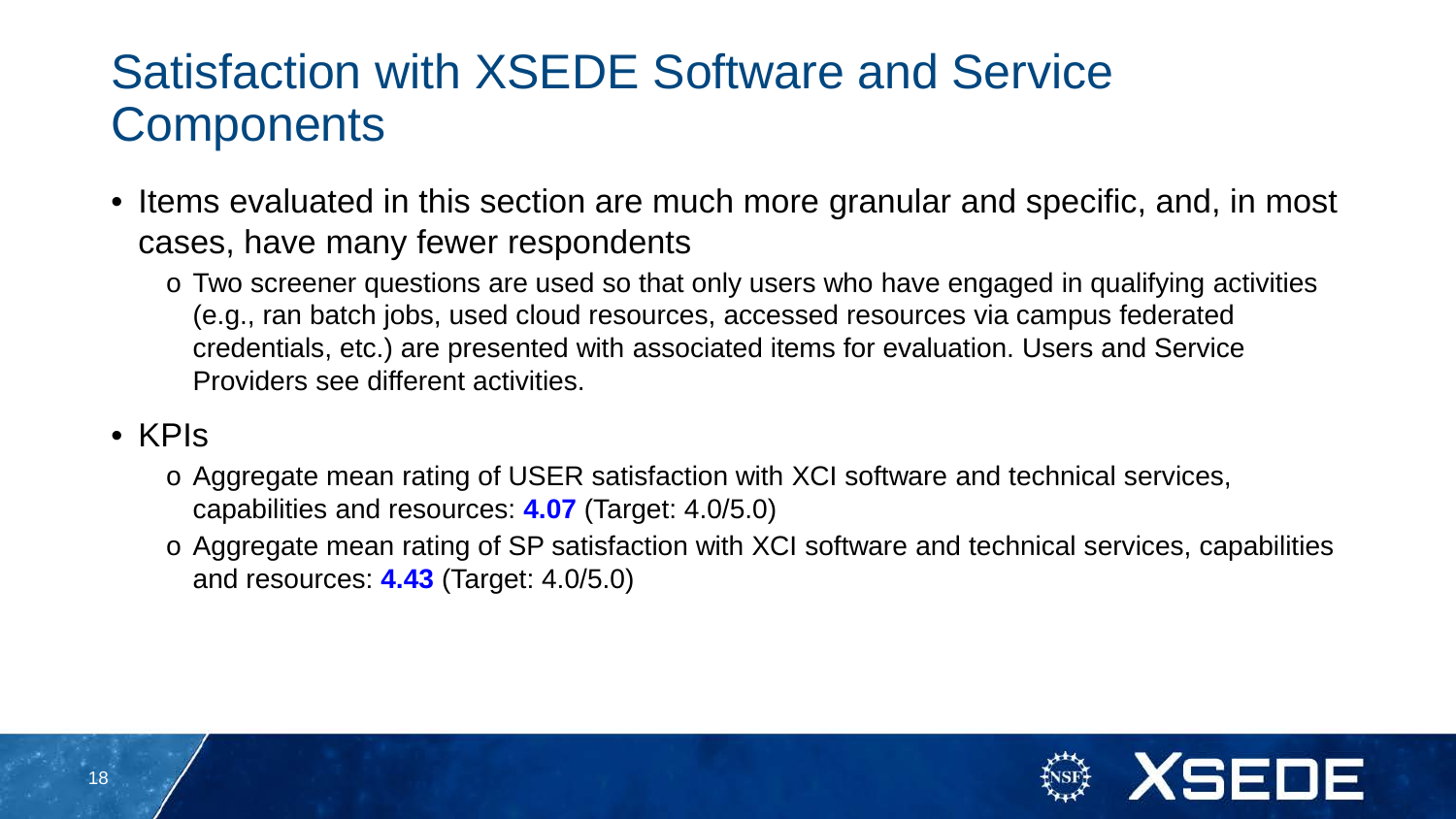# What Users Think XSEDE is Doing Right

- *The value of XSEDE has a large multiplier effect that is not measured through traditional metrics. Increasing the access to computational resources drives economic development and increasing that reach through access can have a huge impact. The NFS should recognize that XSEDE is extremely valuable and an investment in the nation's scientific future.*
- *You are providing an outstanding, one-of-a-kind service to the scientific community. It is difficult to overstate the impact that XSEDE has in my own work, and in the fields I work in as a whole. XSEDE is uniquely different from DOE and NASA's computing resources in very important and helpful ways. It's truly exceptional.*
- *XSEDE is broad enough that it offers services to experts but also makes a great effort to attract students and faculty whose main area is not computation.*
- *The use of webinars and remote login access make this an extremely valuable resource for participants who can be located in any part of the country.*
- *The computational resources allocated from XSEDE allow the completion of high-quality research by smaller groups based at smaller universities. These groups usually would not have access to large-scale computing clusters; therefore democratization of the resources through XSEDE allows them to request small allocations that are otherwise "lifechanging" for these groups.*
- *XSEDE makes it possible for me to do computational research projects with undergraduates. I am very grateful for this service.*

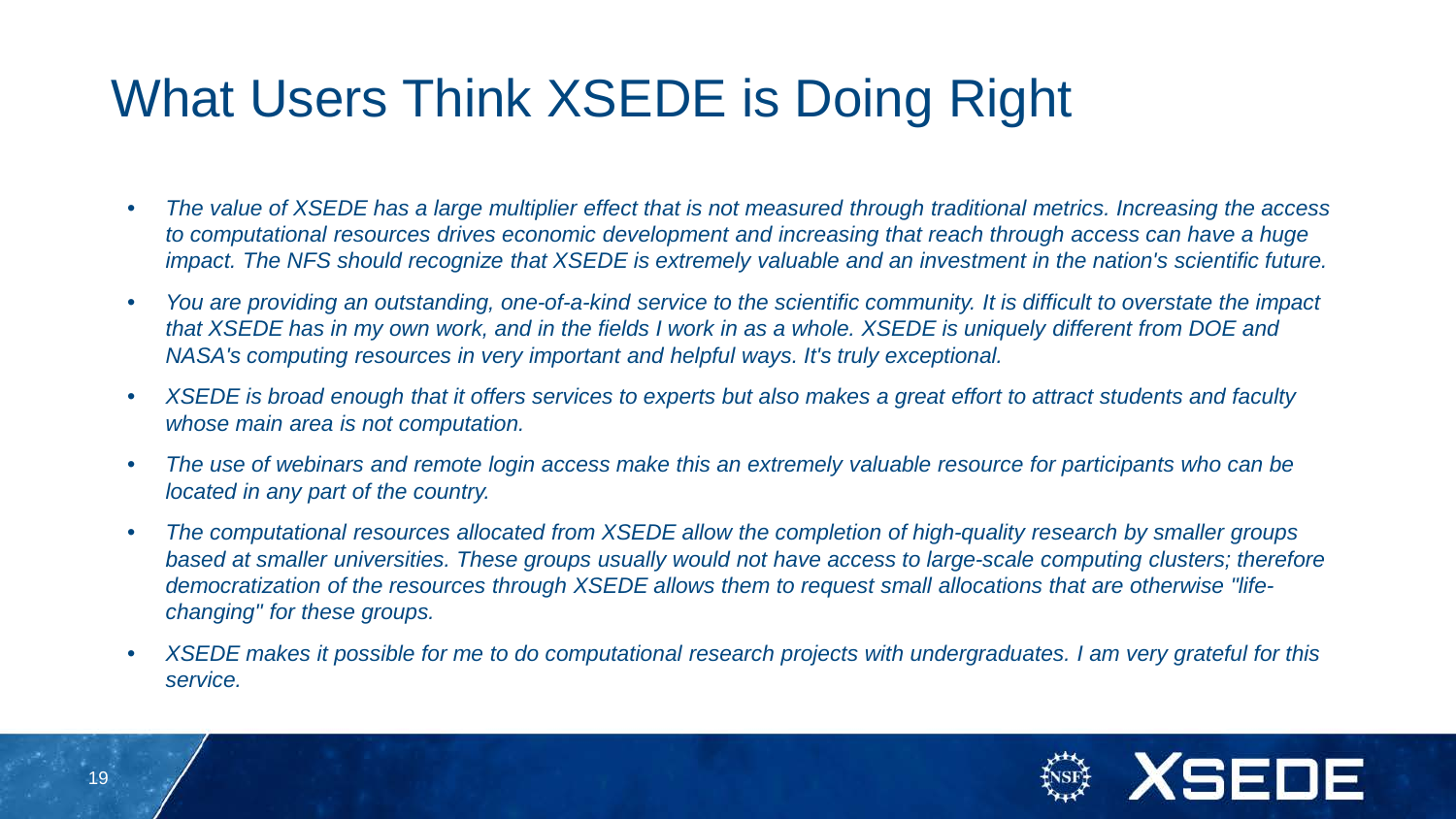# What Users Think XSEDE Could Do Better

- *Proposals for compute time take too long to review in a pandemic - or rather, there's not enough time between getting the feedback and the next submission time to actually implement anything. People whose circumstances have become quite challenging (including a higher fraction of women, BIPOC, and disabled people) have trouble allocating their own time to write proposals and run scaling tests. Please consider a more equitable submission system with more reasonable timelines.*
- *The ECSS support should be more formal, including a telecon discussing the problem and clarification of what type of help ECSS can provide.*
- *The portal is slow and cumbersome, with more distracting information than necessary.*
- *I do believe that allocation should be awarded for at least two years. Every year is a lot of work and seems unreasonable to me. In addition it would actually be easier to assess the number of CPUs needed during a longer period of time.*
- *Too small amount of allocation. It is far from sufficient to complete our project.*
- *...Ideally, I'd like XSEDE HPC to be setup in a simpler way, such that I can login directly to my storage directory and just run command line programs without 1) requesting specific nodes, CPUs per node, memory per node, 2) managing batch job loading and queuing, or 3) worrying about data being copied over to specific paths when I'm done, etc. I'd like those things to be all automated behind the scenes. I'd like it to be as simple as using my laptop's terminal command or using our lab's dedicated server.*

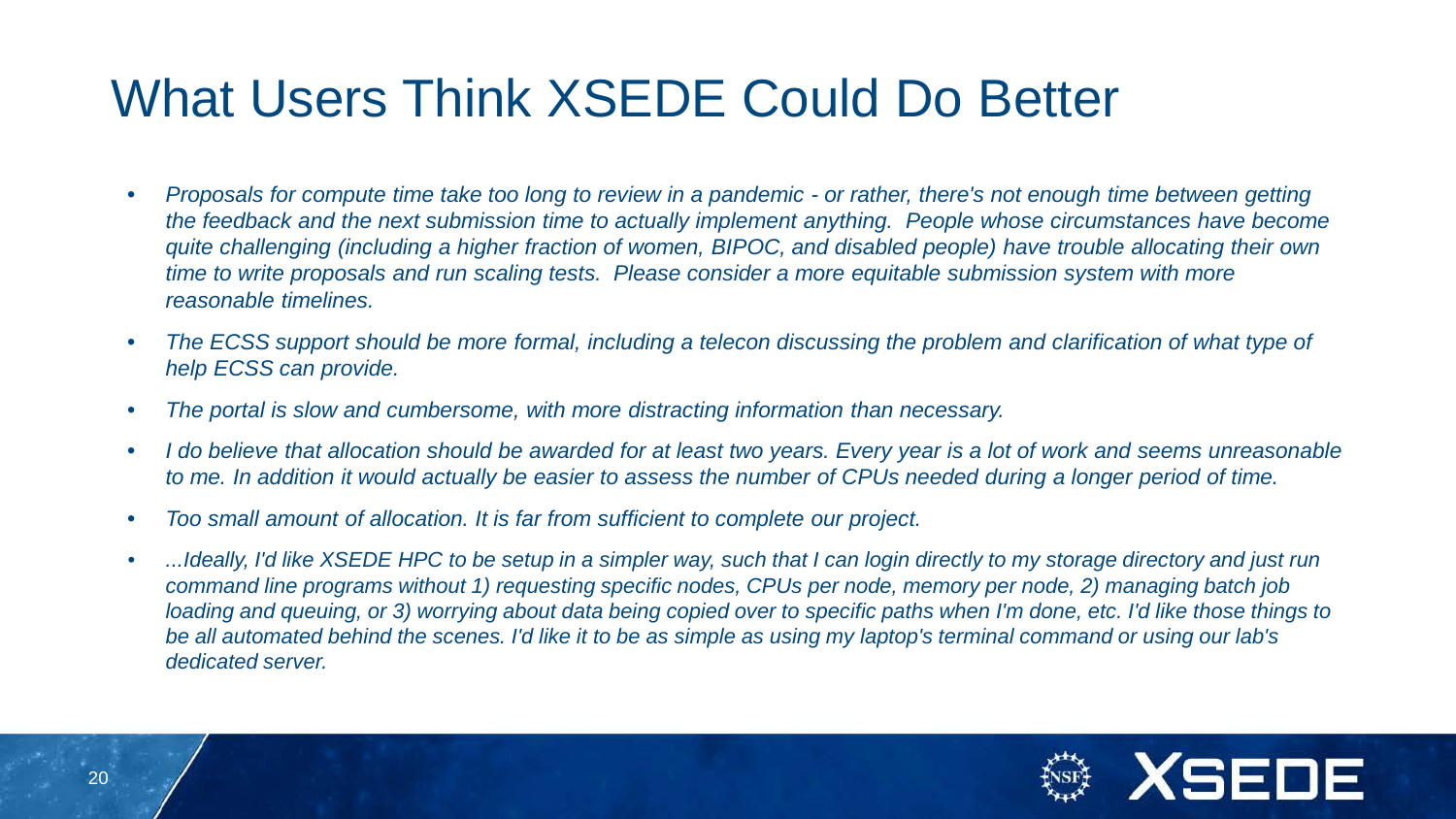# Suggested Improvements/Enhancements

- *For educational use, a library of basic training on topics such as a job scheduler, Linux command line, and moving files to/from the HPC environment would be very helpful. Not all students are proficient in Linux.*
- *Provide complete examples of programming the different paradigms and platforms.*
- *Please increase the default running time limit from 3 days to 1 week.*
- *It seems that the process and information to apply for time is a little fragmented on the site. The specifics of how much time you can apply for is not obvious, and the one example given requested far more time than is normally granted. It would be nice if that was tidied up a little. That being said - it was very easy to apply, and the reviewers were very gracious with my mistakes. Perhaps a pre-review process to make sure you included everything you asked for properly would be helpful. Thank you for this great service!*
- *Outreach to working computational biologists and physician scientists, to help them understand how to build teams using this infrastructure, to distribute tasks, could have major impact in medical research. Too much siloing in standard practice. If you have the capacity you could really change how scientific computing is done. Team formation and organization of collaborative environments should be a high priority.*
- *Move the web documentation over to mkdocs or Antora and host on github so that everyone can contribute. I'd love to have my students improve XSEDE documentation as their first lab project!*
- *The options are overwhelming. In the question on training, I described providing a general, high-level overview to help identify the best resource for their research problem.*

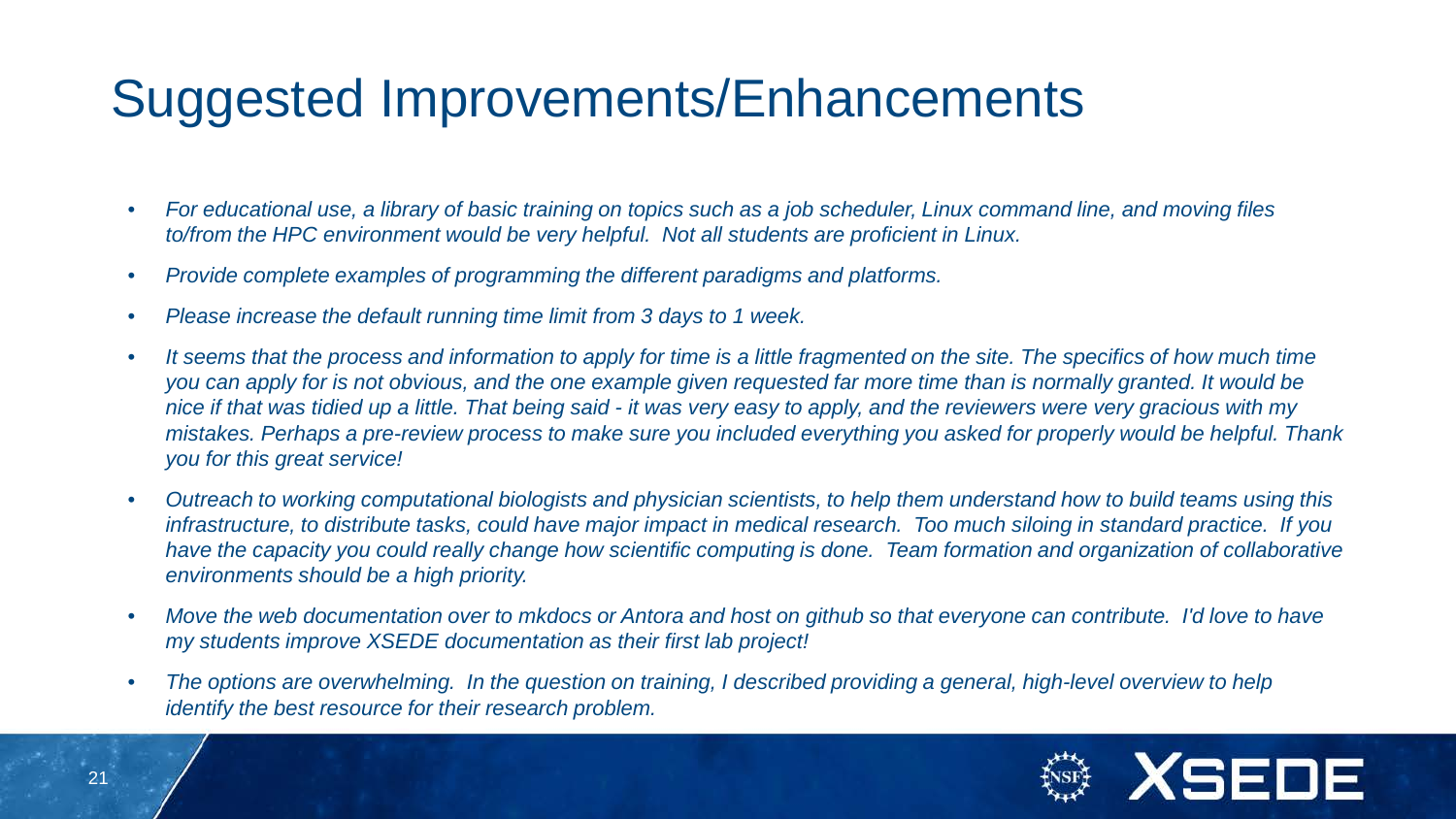# XSEDE Staff Climate Study

Designed to support XSEDE's organizational health by providing data over time to:

- Better understand current working conditions
- Recognize successes and areas of concern
- Develop responses to improve working conditions
- Improve workplace efficiency and satisfaction

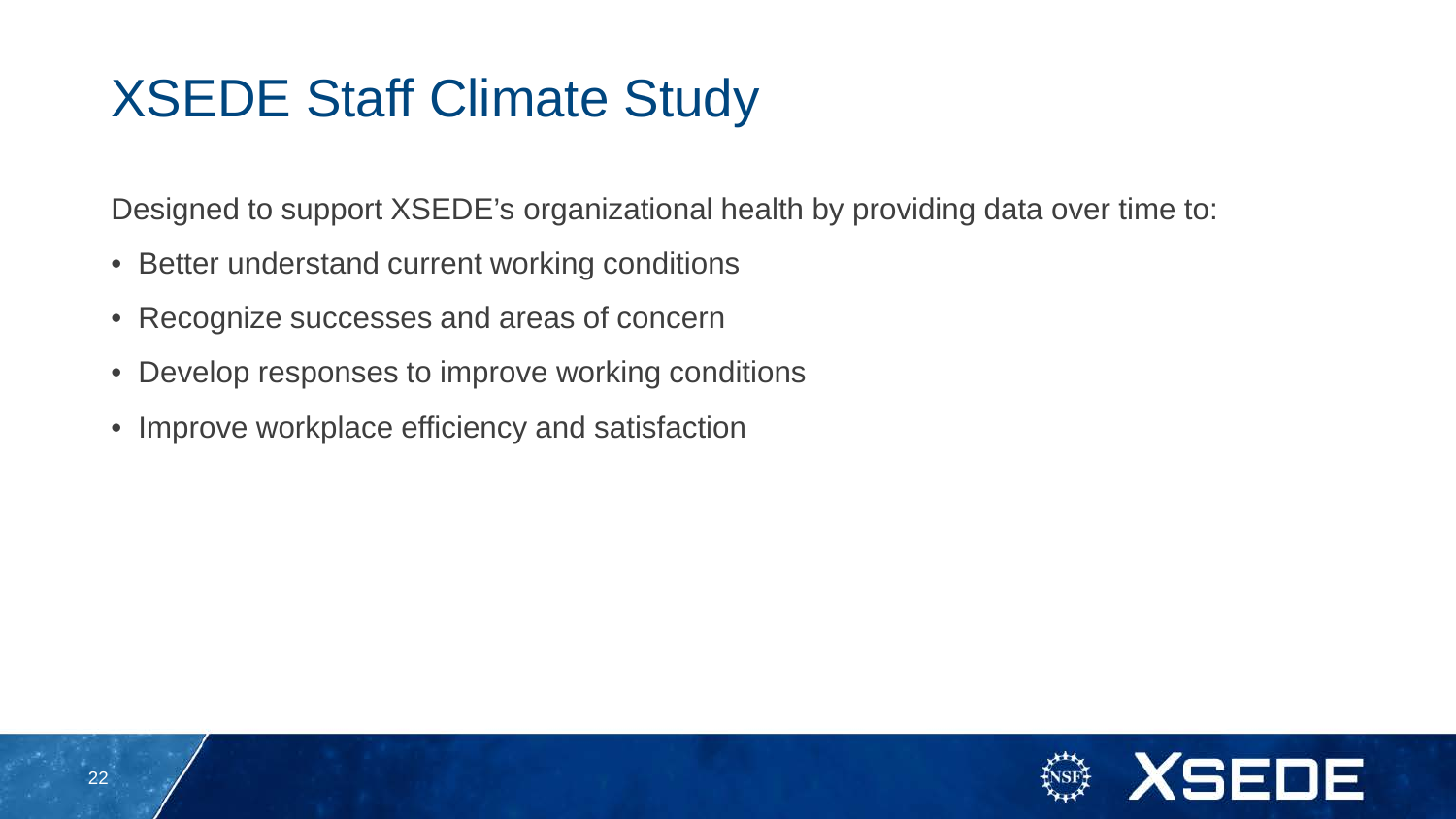# **Method**

- Annual online survey to all XSEDE staff and leadership
	- Core items
	- XSEDE specific items
	- May July administration (extended due to ACCESS proposals)
- Disaggregation by Level 2, 3, site, FTE, length of employment, gender, and race/ethnicity
	- Special requests by L2 and L3 managers
- EXTENSIVE dissemination and interaction around results
- Documentation of XSEDE response to results
	- Quarterly meetings

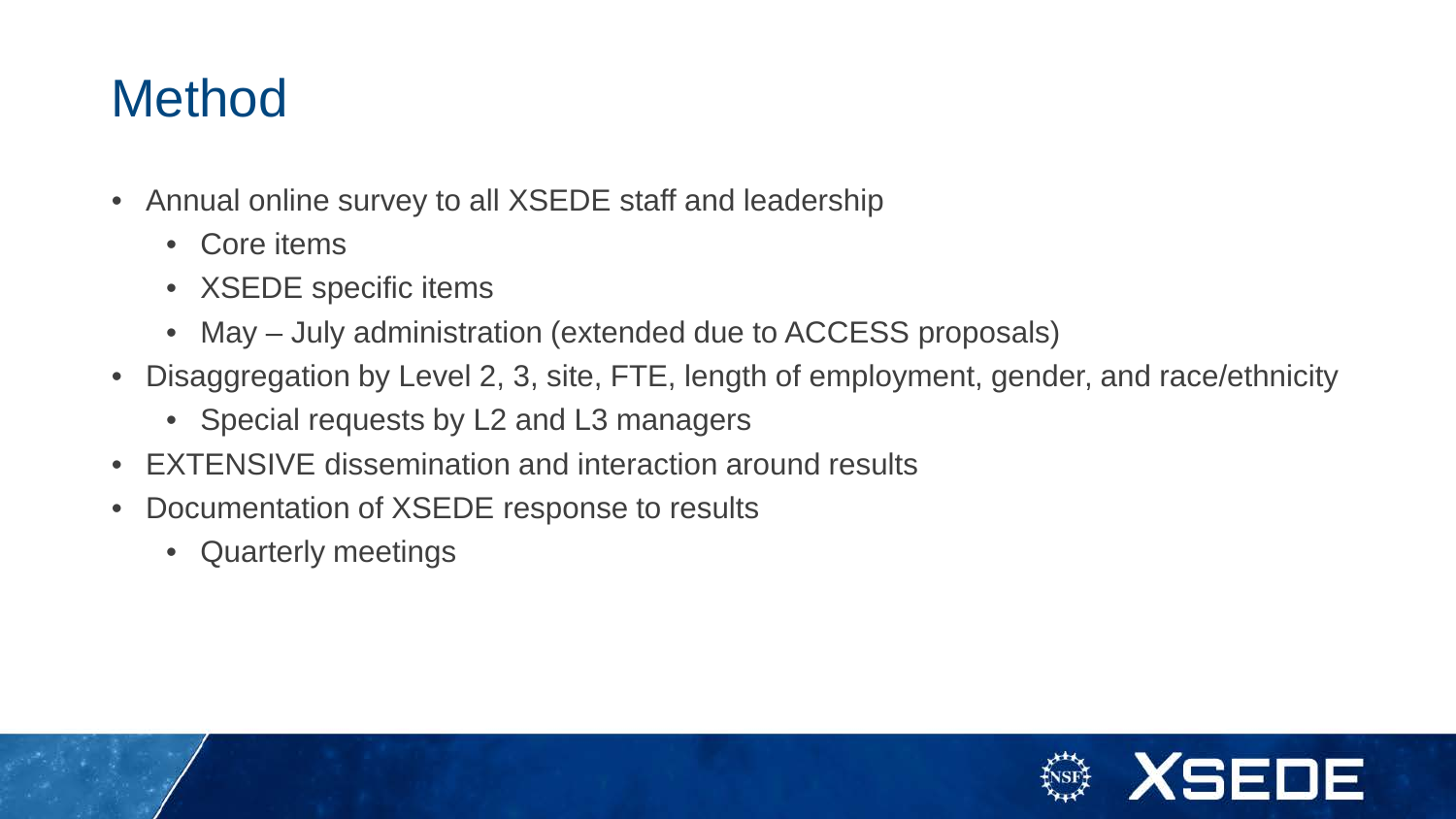## 2021 Study Response Rates



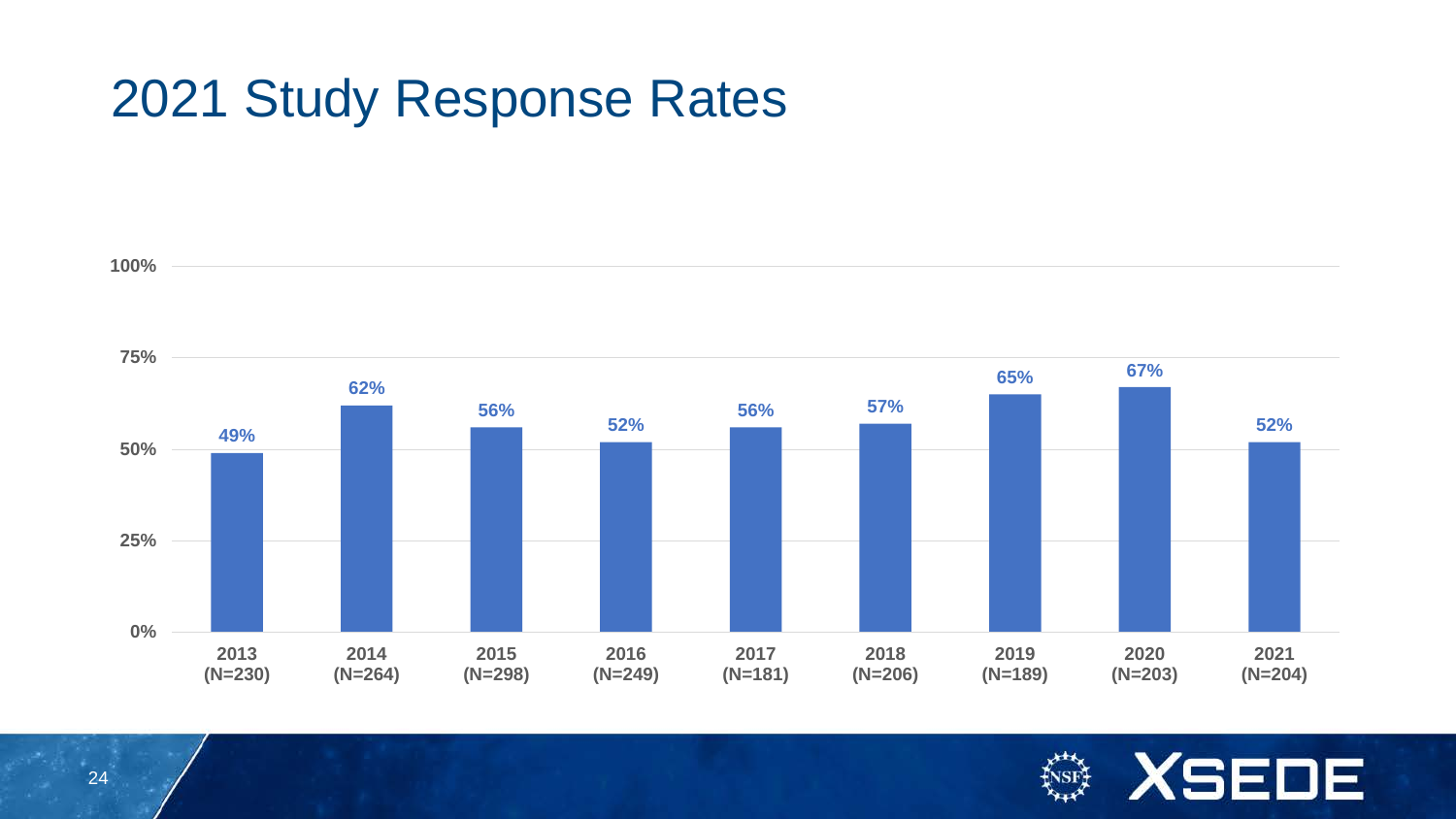# 2021 Study Response Rate Explained

- Total response to 2021 survey was 107/204 (52%)
- In 2021, staff totals were generated by the XSEDE budget office based on most recent billing history.
	- 207 emails were provided
		- 2 opted out
		- 2 email addresses undeliverable
		- 96 no response
	- 107 responses
		- 4 insufficient responses
	- 103 staff responses analyzed

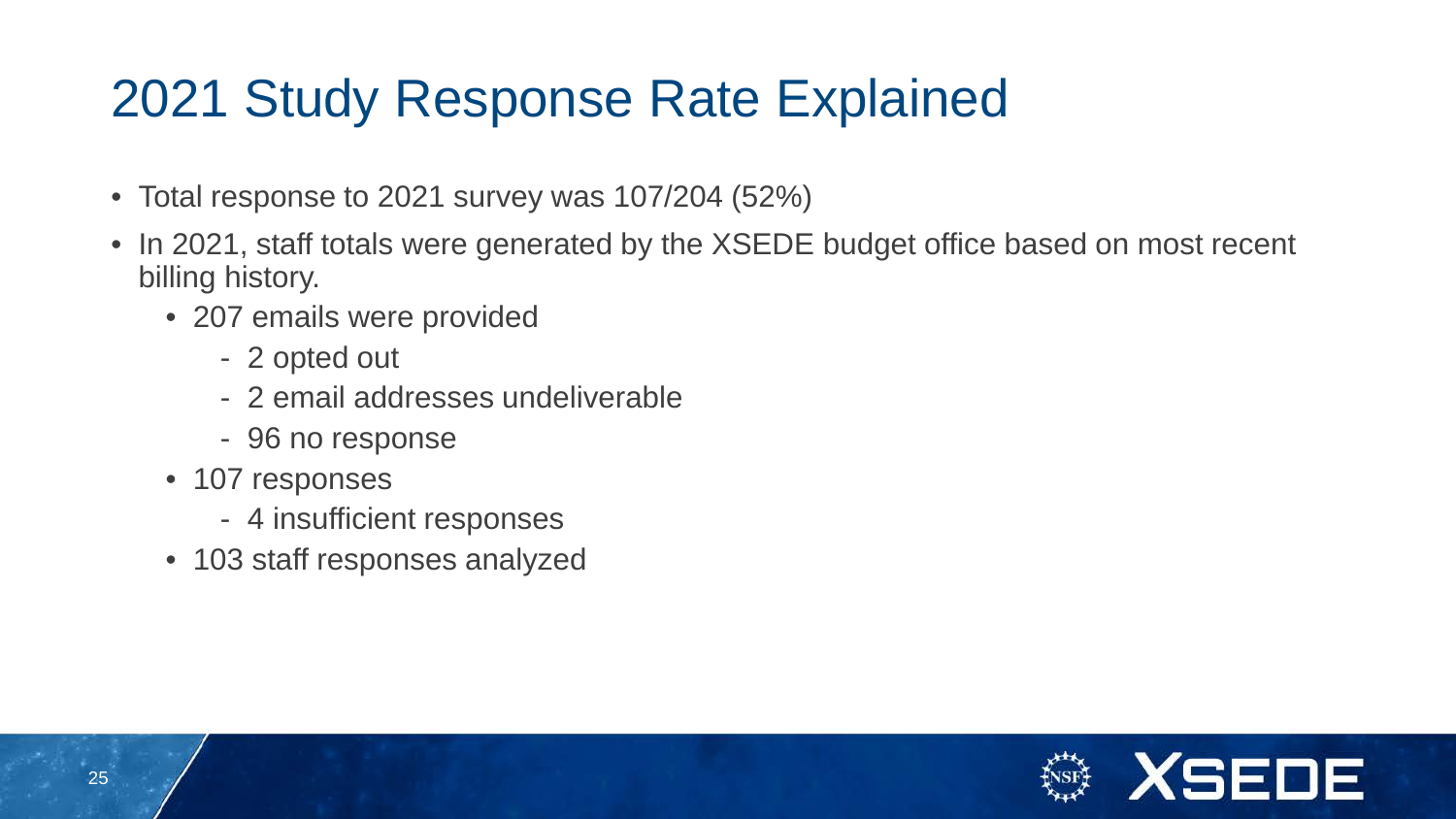# Respondent Demographics, N=103



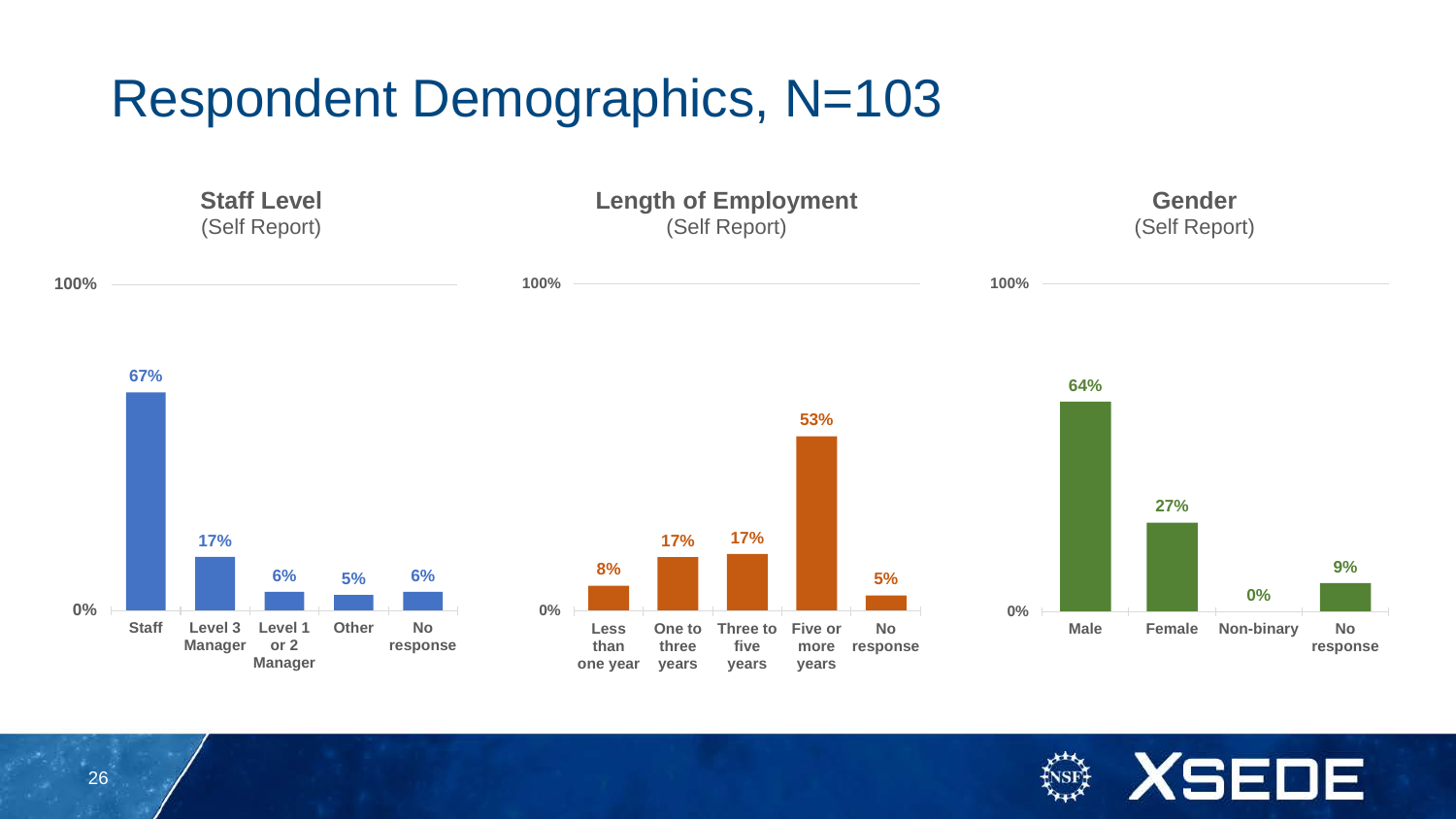# 2021 General Findings

- Both staff and leadership report:
	- Interactions with other XSEDE staff members are positive.
	- Feeling valued and satisfied with their experience as an XSEDE staff member.
		- Feelings of value and satisfaction peak at between three to five years on the project.
		- Those on the project between three to five years feel the least overcommitted.
- There is a steep "onboarding" and acclimation curve reported by individuals on the project less than three years.
- Both staff and leadership report high levels of agreement with their ability to communicate, interact, and get feedback from their program area leadership.

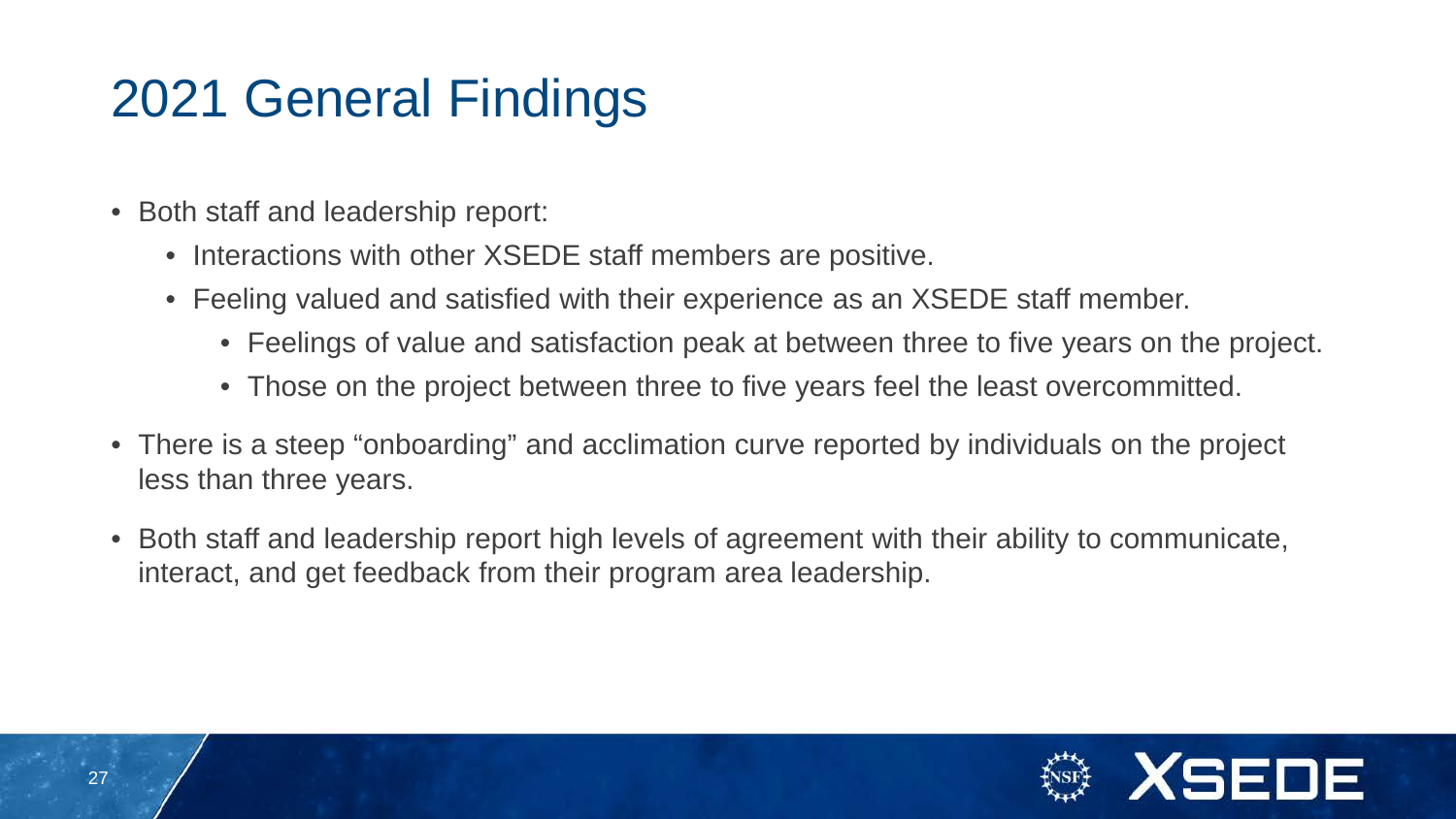# 2021 General Findings (*continued*)

- Agreement with aspects of decision making rose in 2021 for both staff and leadership.
	- Women report having somewhat less input than their male counterparts on decisions affecting their work.
	- Both staff and project leaders remain unclear about how they are evaluated, especially newer staff.
- Women report being less supported by staff and leadership in pursuing their professional goals.
- Positive feelings about equity and inclusion peak between three to five years on the project.
	- Women and BIPOC staff uniformly report lower levels of agreement with *equity* measures.
	- BIPOC staff generally report levels of inclusion on par with their non-BIPOC counterparts, but report experiencing discrimination more often.

BIPOC stands for respondents self identifying as Black, Indigenous, or People of Color

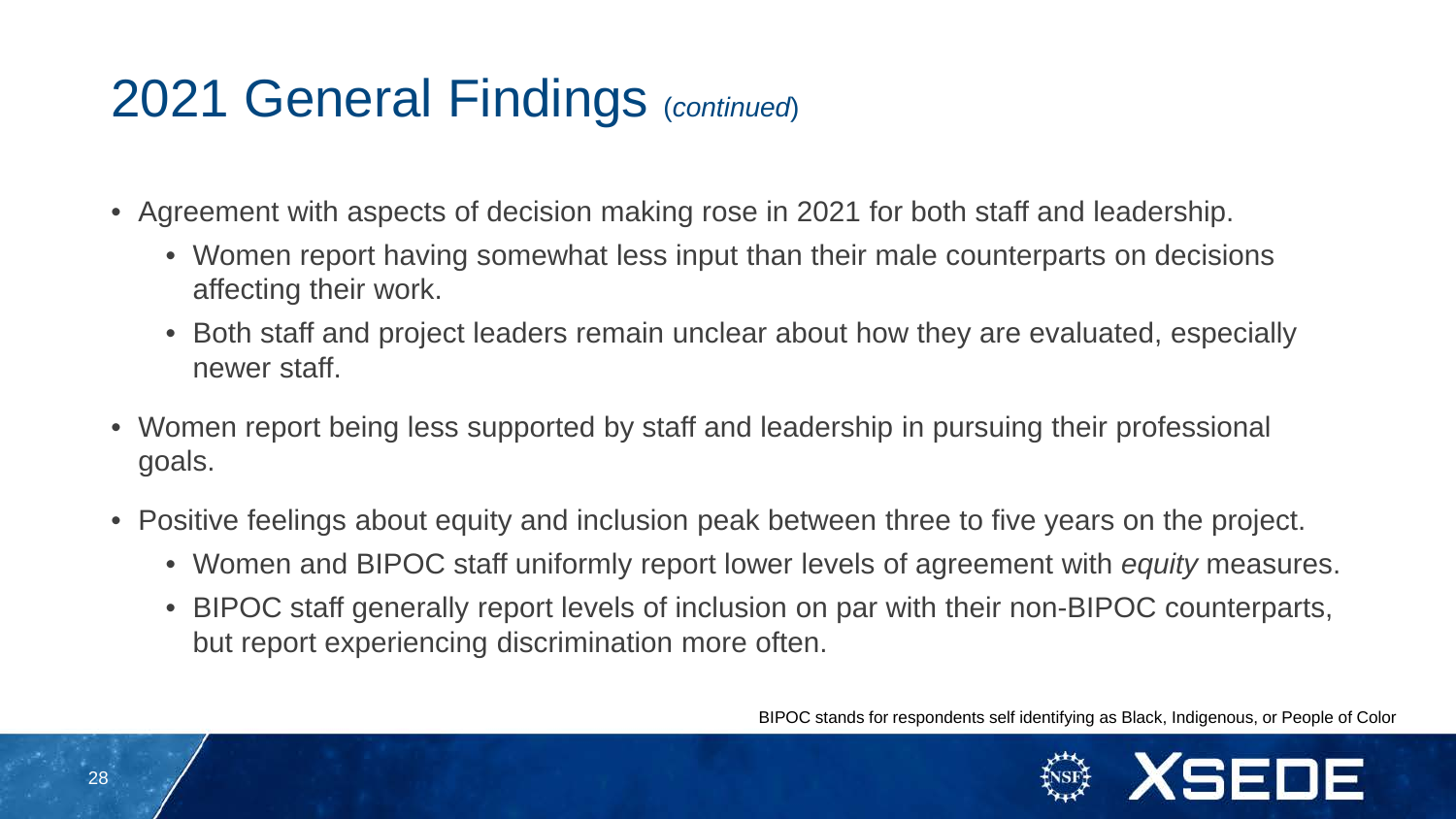## Index Scores

#### **Index Scores Response Over Time** Scale: 1 (Strongly Disagree) – 5 (Strongly Agree) **2013 2018 2019 2020 2021**

**(N=124) (N=117) (N=115) (N=129) (N=103)**



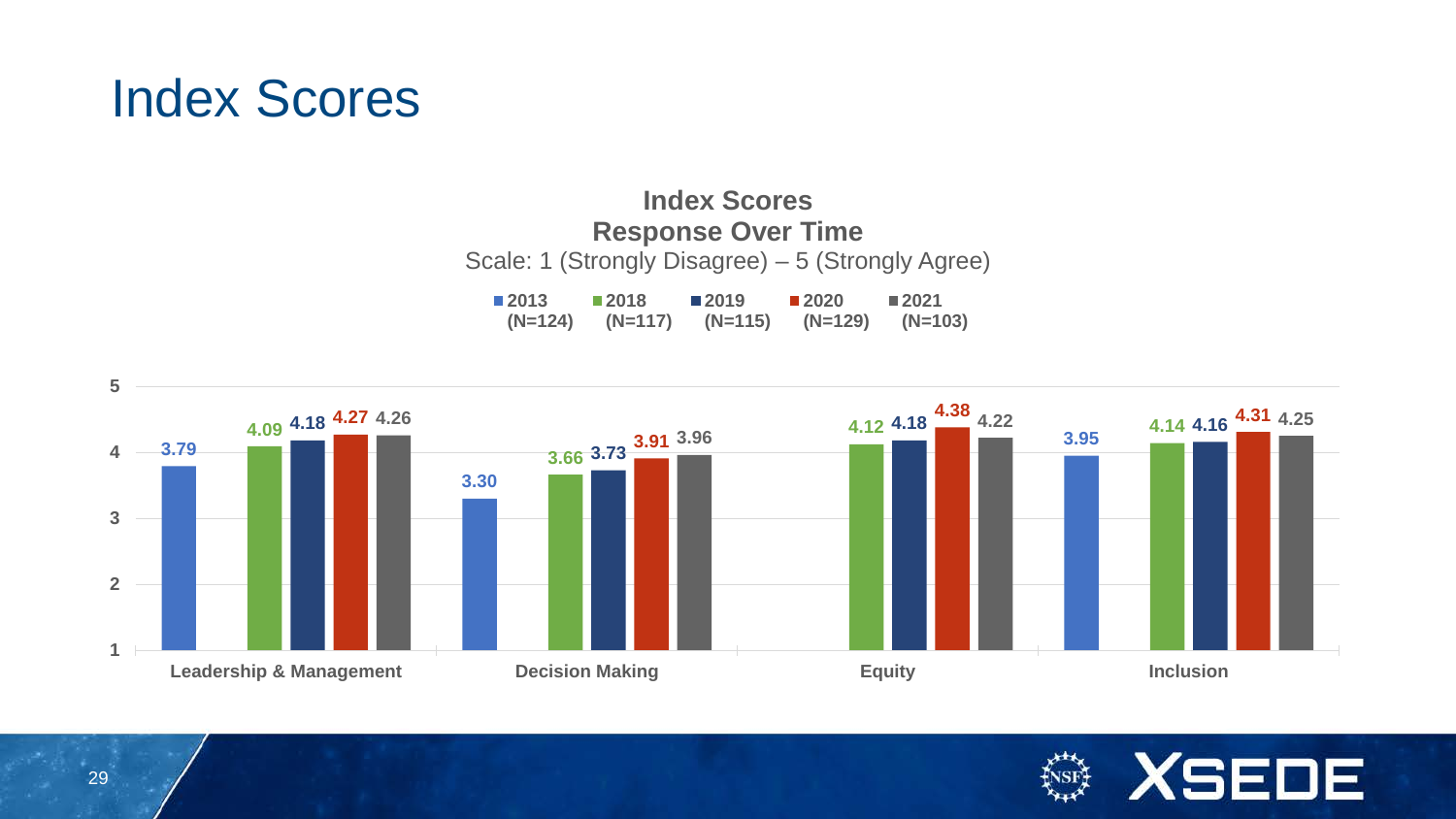#### Index Scores (*continued*)

#### **Index Scores Response Over Time** Scale: 1 (Strongly Disagree) – 5 (Strongly Agree) **2013 2018 2019 2020 2021**

**(N=124) (N=117) (N=115) (N=129) (N=103)**



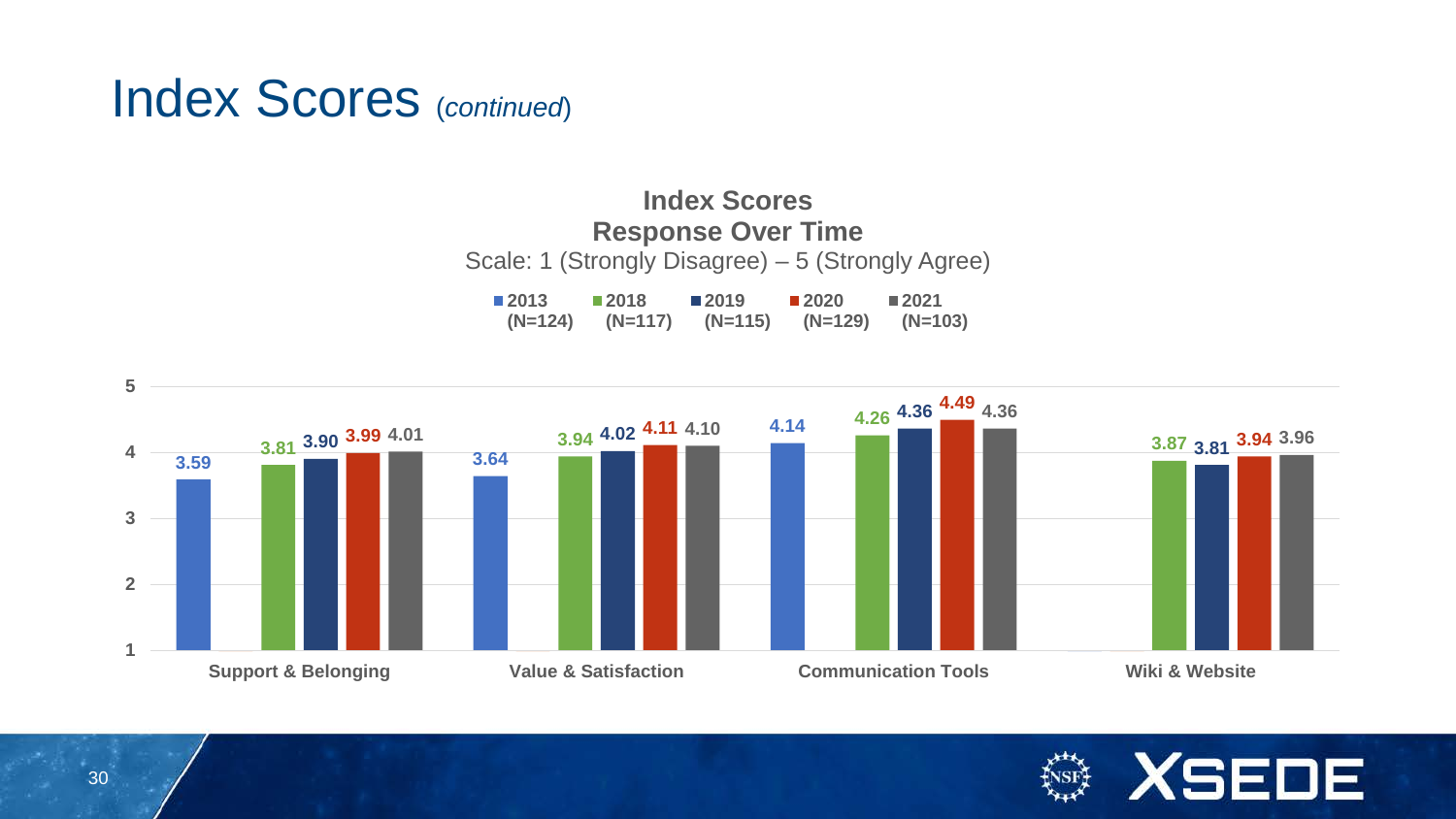# Leadership & Management: Comments

- *I just haven't been informed on how I am evaluated on XSEDE work; perhaps that will come later as I'm fairly new.*
- *It has not been adequately explained by XSEDE management why I am investing professional hours and energy developing new capabilities for a project that is ending within the year.*
- *I am able to resolve all my issues by talking with other staff, my local supervisor, or my L3. I rarely need to contact my L2 and very rarely need to contact anyone outside my program area.*
- *I have not used any XSEDE training for my area and am unaware of any related training available for my area.*

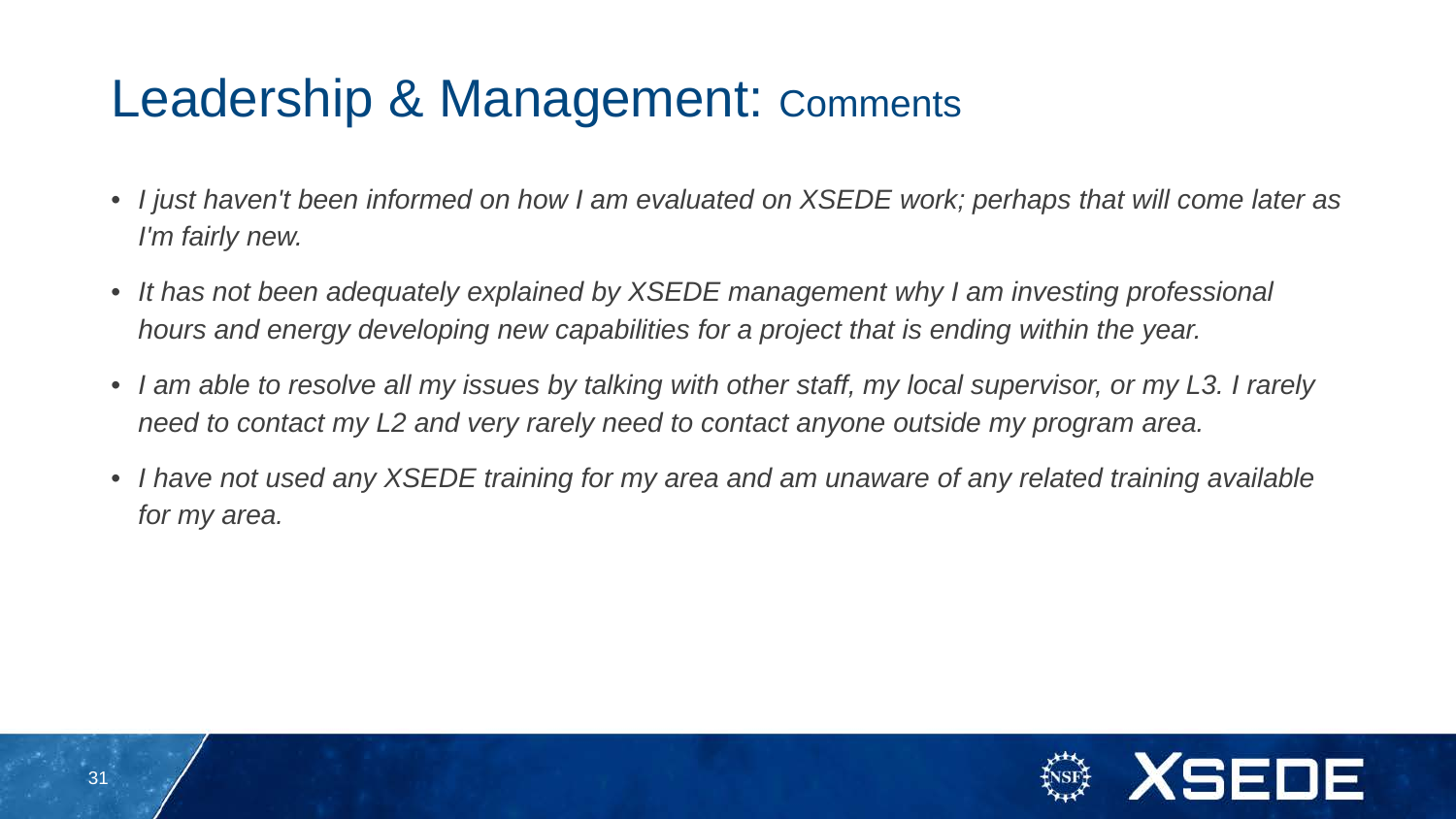## Inclusion: Comments

- *I don't feel discriminated against at all, but i don't think that anyone really cares much about my professional academic career goals. i don't really mind though as I'm older and it's sorta like the saying goes....that ship already sailed. :)*
- *You are asking a white male regarding discrimination. I hope you take the answers with this in mind.* As a white male I do not witness racial/gender discrimination, but that does not mean that I *do not know that these are common.*